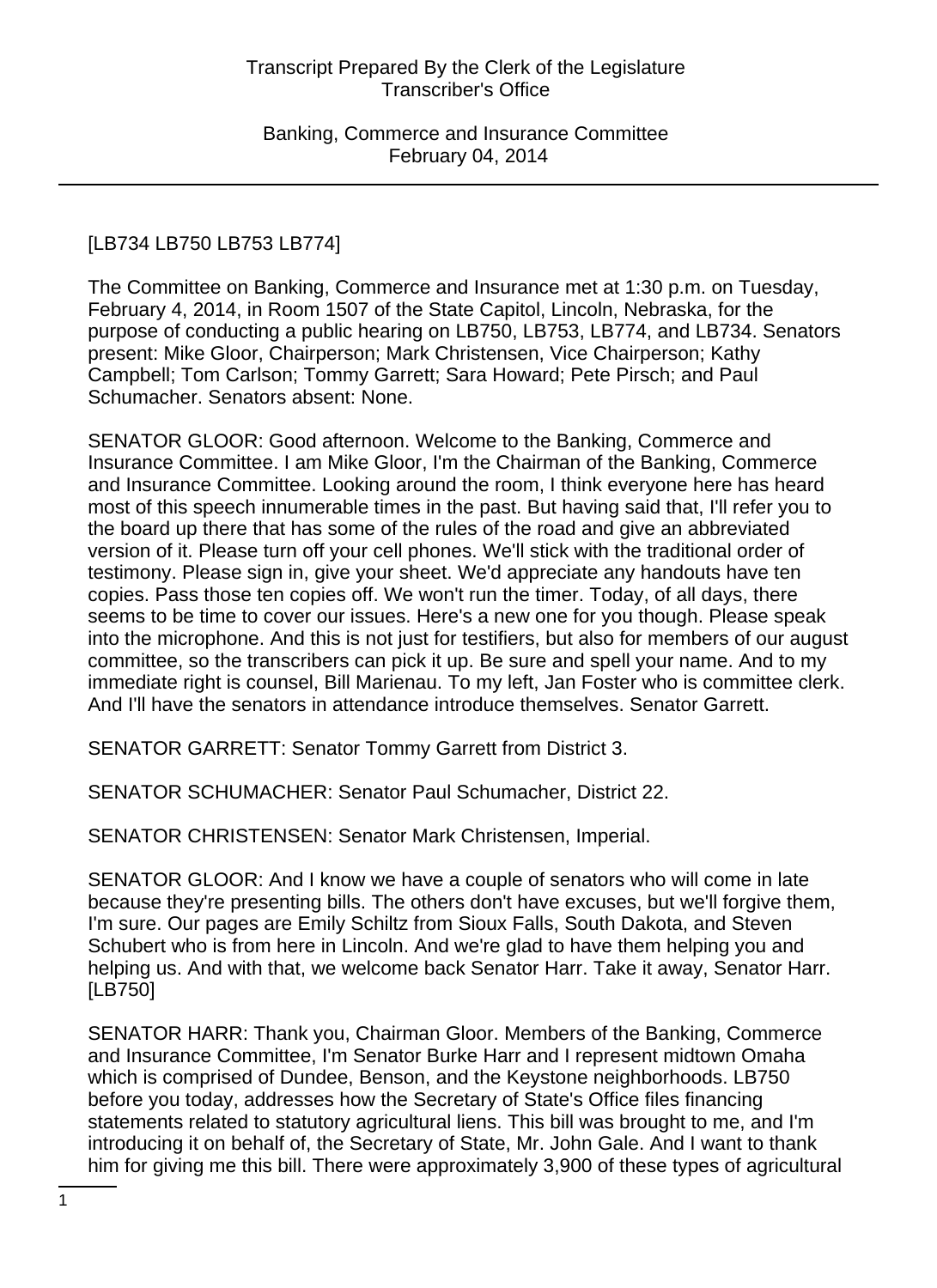Banking, Commerce and Insurance Committee February 04, 2014

liens or financing statements filed from 1979 to 2003. In 2001, the Legislature changed the way we do UCC financing statements. We used to differentiate between agricultural liens and other types of financing statements. In 2001, we eliminated that and it went into effect in 2003. The only way to remove...and from 2003 on, they have a termination date of five years from date of filing unless a continuation is filed. The only way to remove these statements from the record is to file a termination statement. Under current law, once an initiated document is filed, it remains active in the index and available for up to five years from date of filing. The financing statements related to statutory agricultural liens are not included in the current statute so they do not lapse off the record after five years. Many of the lienholders for these liens have gone out of business or cannot be located. Therefore, the liens cannot be terminated. This has created a problem for the debtors listed because these liens appear on the buyers' registration list or master lien list that is used by purchasers of ag products. LB750 addresses this issue by requiring the filing of a continuation statement for the older liens in order for them to remain active. These liens would be treated similarly to the UCC Article 9 rules which would allow them to lapse off after five years unless continued. I would ask you to please advance LB750 out of committee. And I'll be happy to answer any questions you may have. [LB750]

SENATOR GLOOR: Thank you, Senator Harr. And so hypothetically, those liens would, without this change, continue in perpetuity? [LB750]

SENATOR HARR: That is correct. In actuality, that is what happens. [LB750]

SENATOR GLOOR: In actuality, yeah. And the statement in the statement of intent says...let me read the sentence. "...these liens appear on the buyers' registration list (or master lien list) that is used by purchasers of agricultural products." But not specifically by purchasers of agricultural products. I mean it...or is it just...is there a specific issue here with purchasers of agricultural products? [LB750]

SENATOR HARR: Yeah. So we used to treat ag liens...ag liens used to...are treated differently in that the proceeds from the sale of that crop are what the lien is against. So it's not against all of your property. [LB750]

SENATOR GLOOR: Gotcha. [LB750]

SENATOR HARR: And so that's why it would be treated differently. And we used to treat those...and now we say, hey, they all fall under UCC 9, whether it's the proceeds...I mean the rules and regulations fall under UCC 9, whether the proceeds are that product that you are growing or the proceeds are your car if you're...have a lien against your car. Problem is, there may have been a lien you filed in 1999. You had an ag lien and you took care of it in 2008 or maybe that year, but there was a continuing lien on there. Well, you haven't used them in a long time. Well, now you want to do a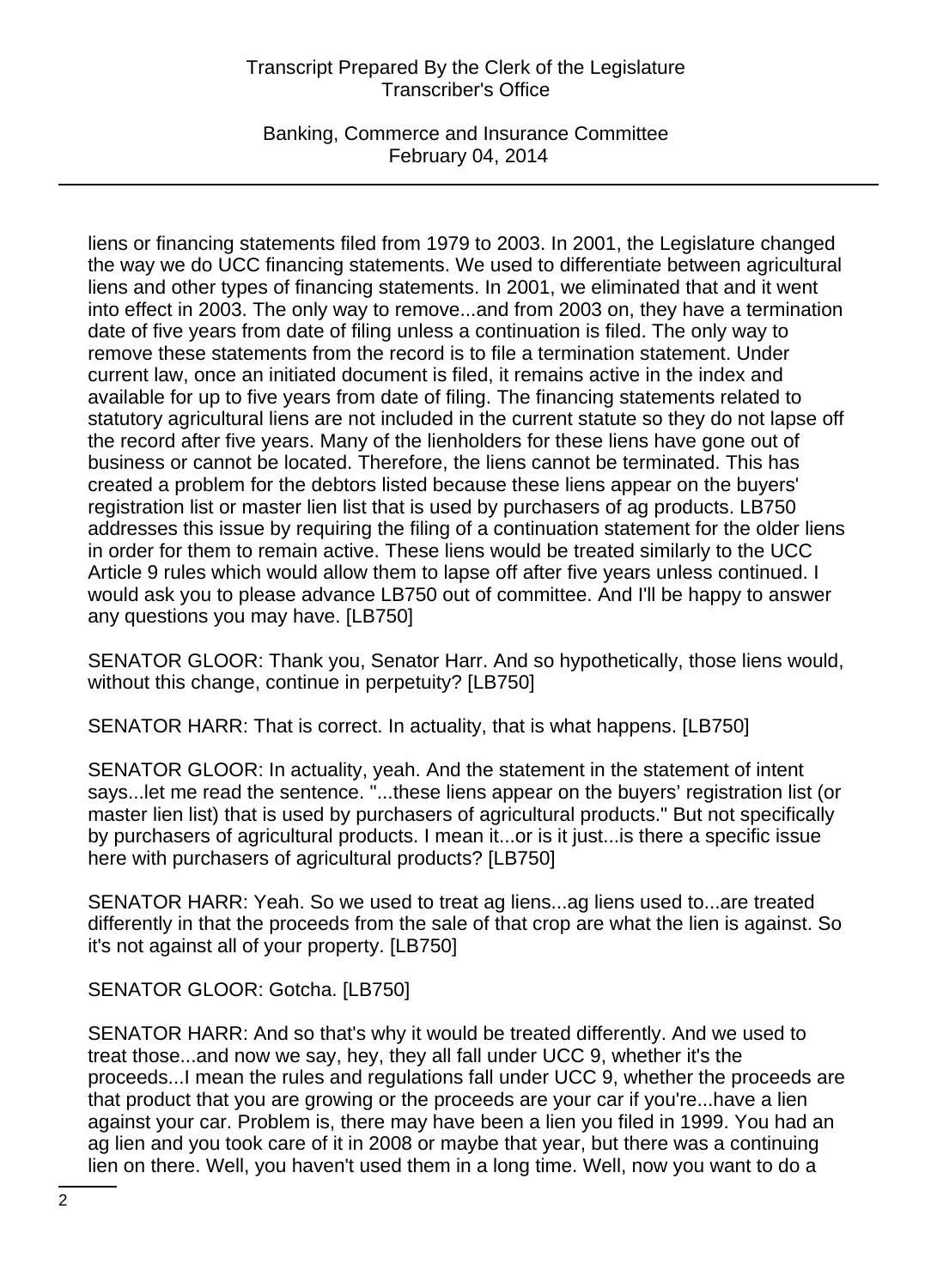### Banking, Commerce and Insurance Committee February 04, 2014

new UCC or you want to do a new ag financing and there's a lien that takes priority over yours which means, that person would get money before your new borrower of money would, even though that debt has been paid off. [LB750]

SENATOR GLOOR: Or the person who filed that lien did so 20 years ago, 25 years ago and nobody can relocate them to make good on it. [LB750]

SENATOR HARR: And that's why you can't...yeah, you can't terminate it so you can't find them so they still have a priority lien on paper but they don't exist. [LB750]

SENATOR GLOOR: Would there still be efforts towards notification before the end of that five years? In other words, if this bill goes forward, there's a notification process, I'm sure. [LB750]

SENATOR HARR: Of every lien, current lienholder? [LB750]

SENATOR GLOOR: Yeah, that if...or there's close to a point of expiration. Is that spoken to? [LB750]

SENATOR HARR: Well, and there are those coming up after me, hopefully. I think Bob Andersen was going to come. But, hopefully, they'll inform their members. And if you have a lien against someone, you're going to pay attention to it to make sure that remains current. And so you'll be probably aware of what the law is. [LB750]

SENATOR GLOOR: Okay. Other questions from committee members? Senator Carlson. [LB750]

SENATOR CARLSON: Thank you, Senator Gloor. Senator Harr, I want to commend you. LB750 is 317 pages shorter than LB749. We're headed in the right direction. [LB750]

SENATOR HARR: I'm trying. Thank you. [LB750]

SENATOR CARLSON: Okay. Thank you. [LB750]

SENATOR GLOOR: Senator Schumacher. [LB750]

SENATOR SCHUMACHER: Thank you, Senator Gloor. Senator Harr, prior to 2003 or somewhere in there, you didn't have to file with the Secretary of State in order to perfect some of these liens. Is that correct? [LB750]

SENATOR HARR: You could file on the county level. That's correct. [LB750]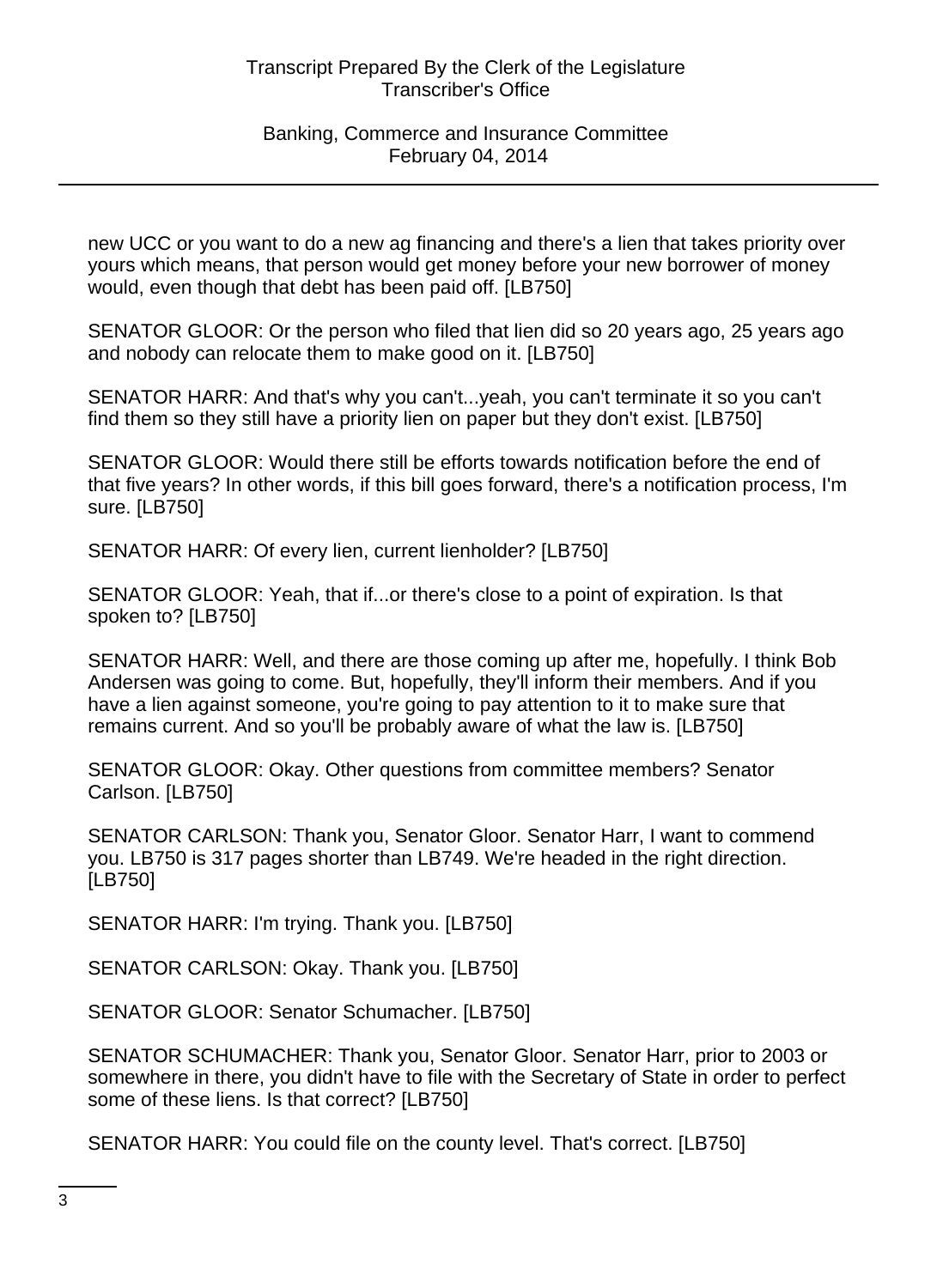Banking, Commerce and Insurance Committee February 04, 2014

SENATOR SCHUMACHER: Right. And so the Secretary of State's Office may not even know that some of these liens exist at the county level. [LB750]

SENATOR HARR: Well, you know, I'm a fan of the belt/suspender. So I would...most could probably file at the county and state level. But there may be some out there, yeah. [LB750]

SENATOR SCHUMACHER: And they would be perfectly valid liens up to...without this piece of legislation. [LB750]

SENATOR HARR: They are. [LB750]

SENATOR SCHUMACHER: Okay. An artisan lien, that isn't restricted to agricultural products. If I'm a watchmaker that fixes your watch, they're entitled to an artisan lien. [LB750]

SENATOR HARR: And I don't have...there's artisan. I think that falls...yeah, there's the artisan lien and then there's one right after, jewelers. I think, watchmaker, I don't know if they're artisans or jewelers but, yeah. [LB750]

SENATOR SCHUMACHER: Okay. Now suppose you were a person who somebody owed money to and you filed a lien on them, properly done back before we change the law. [LB750]

SENATOR HARR: Yep. [LB750]

SENATOR SCHUMACHER: And you paid a lawyer good money to inform you of the law. And the lawyer said, you know, once you file this, it's good forever. And if that so-and-so ever comes into any money, he's going to have to...or liquidate some of his property, he's going to have to pay you. Okay? That's it. And that would have been a correct statement of the law. Is that correct? [LB750]

SENATOR HARR: Yes. [LB750]

SENATOR SCHUMACHER: Okay. So now you're at home, you're happy, and you know that if that so-and-so ever comes into any money, he's going to have to deal with you. And now we pass this law and that so-and-so... [LB750]

SENATOR HARR: Uh-huh. [LB750]

SENATOR SCHUMACHER: ...can put a banker or put some other liens, a newer lien where he failed to pay his bill ahead of you without any notice to you. And you're relying on perfectly good legal advice. The lawyer may even be dead now so you can't even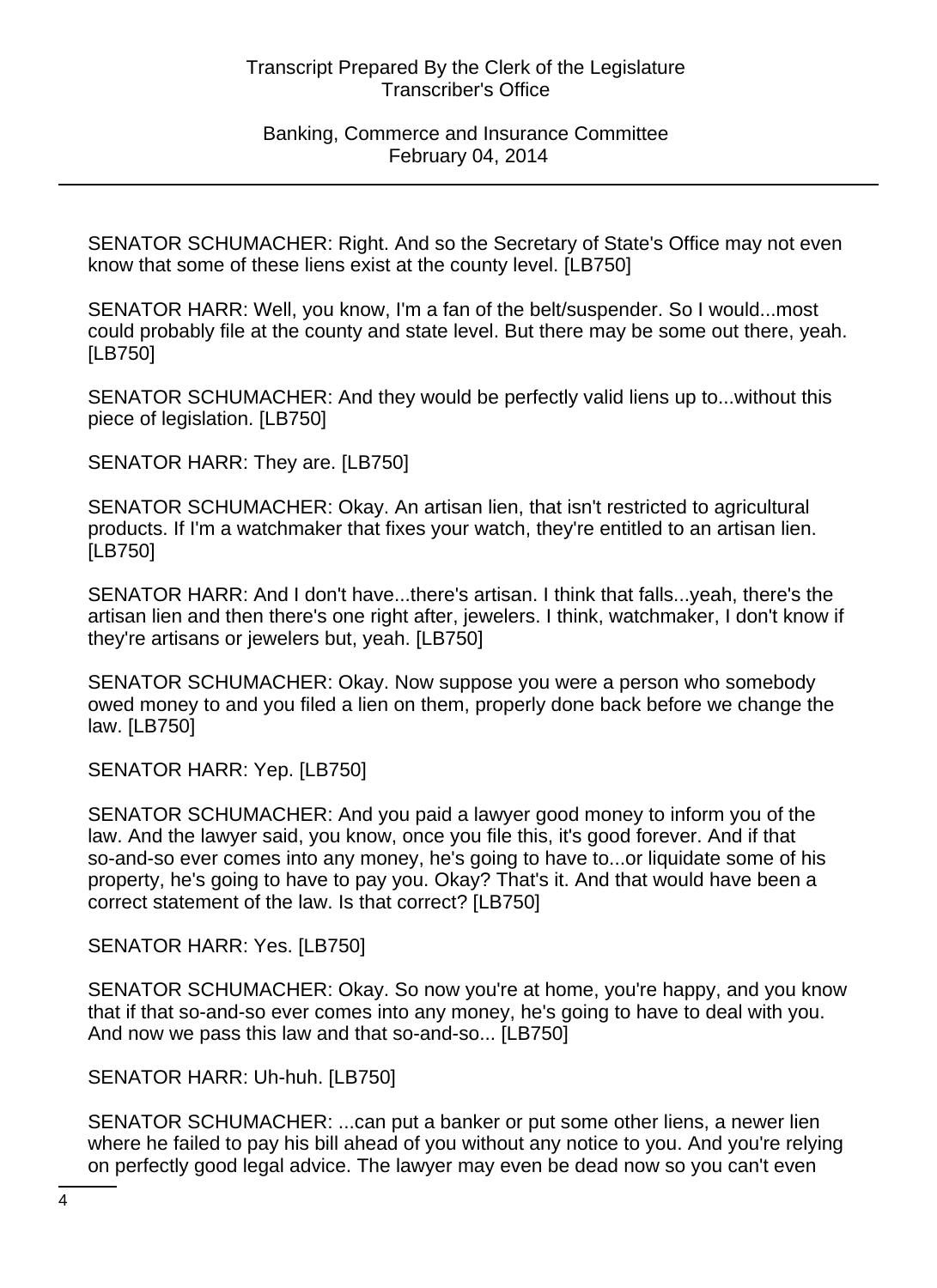hound him. [LB750]

SENATOR HARR: It was right, but it wasn't complete. [LB750]

SENATOR SCHUMACHER: In what respect? [LB750]

SENATOR HARR: Well, the respect of a good lawyer would say, however, a future Legislature or a current Legislature cannot bind a future Legislature. So you might want to check back occasionally with me and I will also check back with you if there's a change in the law. [LB750]

SENATOR SCHUMACHER: Well, should that lawyer then have also informed them that, you know, this becomes a vested lien right and a future Legislature cannot take it from you because it would be a taking without some compensation? It can't interfere with your contracts. [LB750]

SENATOR HARR: It's not taking because all it is, is a notice that you have a priority lien. [LB750]

SENATOR SCHUMACHER: Wouldn't it be a lot fairer in this if a debtor feels that he's been unduly burdened by one of these old, old liens that he have to file some affidavit, some attempt to make contact with the creditor before it just magically disappears? [LB750]

SENATOR HARR: Well, the problem you have here is it's been 11 years...it's been 13 years since the law has been passed. It's been 11 years since it's been implemented. And they're sitting there and they're just growing stale. And the problem is, you know, put yourself in the position of the debtor. They're trying to chase down...they have this lien on their property that for some entity, they paid off the lien and the entity doesn't exist anymore. There's a reason why we put the five-year statute of limitation, well, not a statute of limitation, but a five-year term on there is because we want to make the flow of money easy. This is prohibiting the flow of money. [LB750]

SENATOR SCHUMACHER: This is a lien that this person has got. And we're taking it away without any notice to him? Or we're taking it away without...I mean, granted, if the guy no longer exists, the company is bankrupt, whatever, there's a... [LB750]

SENATOR HARR: Remember, these are agricultural liens though. [LB750]

SENATOR SCHUMACHER: Well, an artisan's lien is not an agricultural lien. And even if these are agricultural liens, why should somebody who feels that they've got a lien against a farmer for an unpaid bill and who has a legal opinion dating back to 2000... [LB750]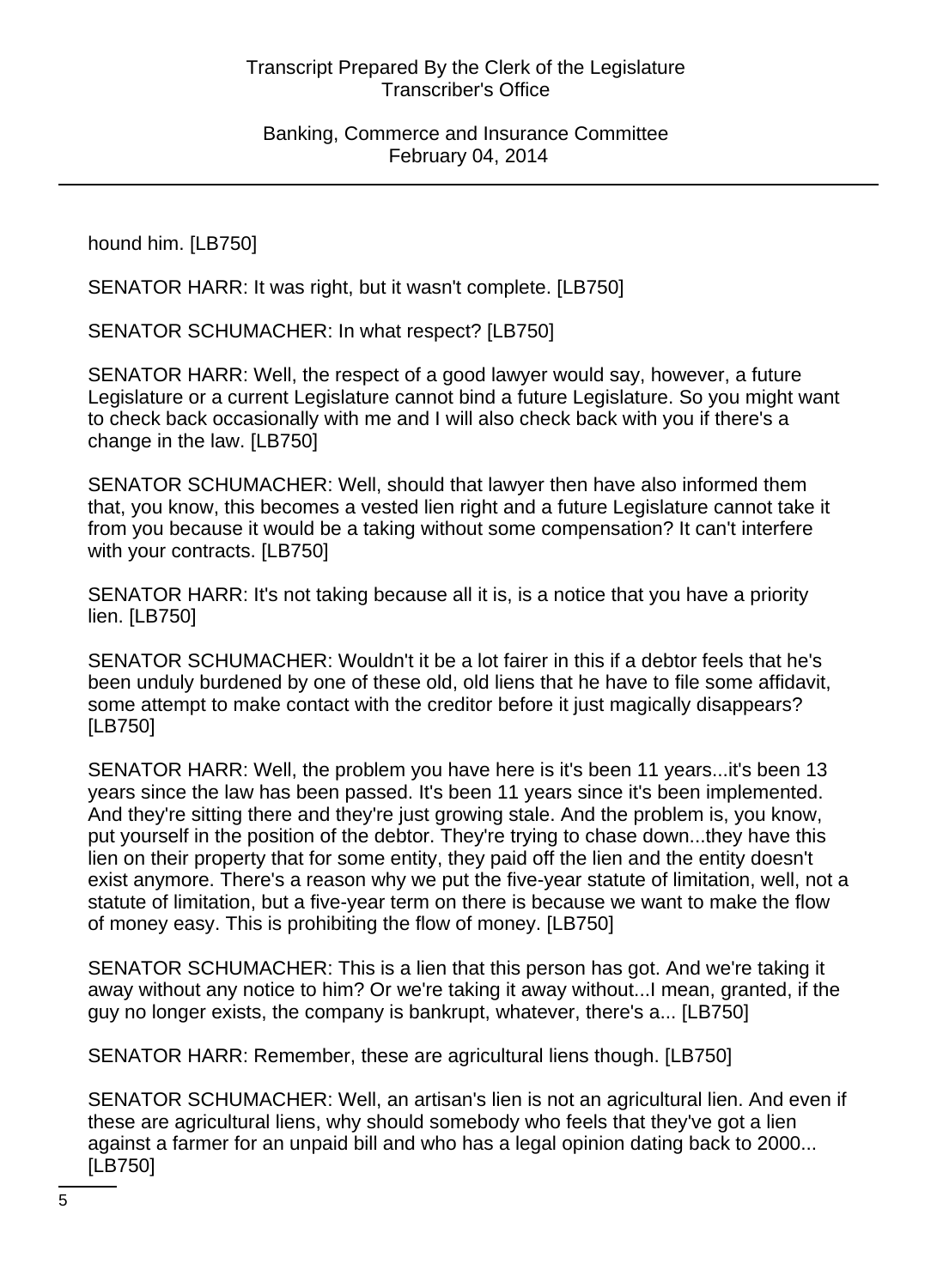SENATOR HARR: We're not taking it away. [LB750]

SENATOR SCHUMACHER: We're just taking it away. [LB750]

SENATOR HARR: We're not taking it away. You have five years. [LB750]

SENATOR SCHUMACHER: But they're not notified of the changes in the situation of they had what they thought were a vested right. [LB750]

SENATOR HARR: So what would you...I guess...so if...to make it better, you would like to see a notification requirement within the statute? [LB750]

SENATOR SCHUMACHER: Before these things go away, there has to be some reasonable effort to contact the person who is owed the money and plotting out a valid lien. [LB750]

SENATOR HARR: Okay. We could...I could definitely work with you on that in regard to asking the Secretary of State to send a notice to each secured party. [LB750]

SENATOR SCHUMACHER: Why burden the Secretary of State? Why not just have the debtor send the notice? [LB750]

SENATOR HARR: Oh, I think...well, I mean... [LB750]

SENATOR SCHUMACHER: Maybe we can work on it then. [LB750]

SENATOR HARR: Yeah. [LB750]

SENATOR SCHUMACHER: Thank you, Senator Harr. [LB750]

SENATOR GLOOR: Other questions? Are you going to stay around to close, Senator Harr? [LB750]

SENATOR HARR: I will. [LB750]

SENATOR GLOOR: Okay. [LB750]

SENATOR HARR: (Exhibit 1) And I do...I forgot. Bob Andersen from the Nebraska Cooperative Council was planning to be here today. Due to inclement weather, he was unable to attend. However, he did, graciously, send a letter... [LB750]

SENATOR GLOOR: Okay. [LB750]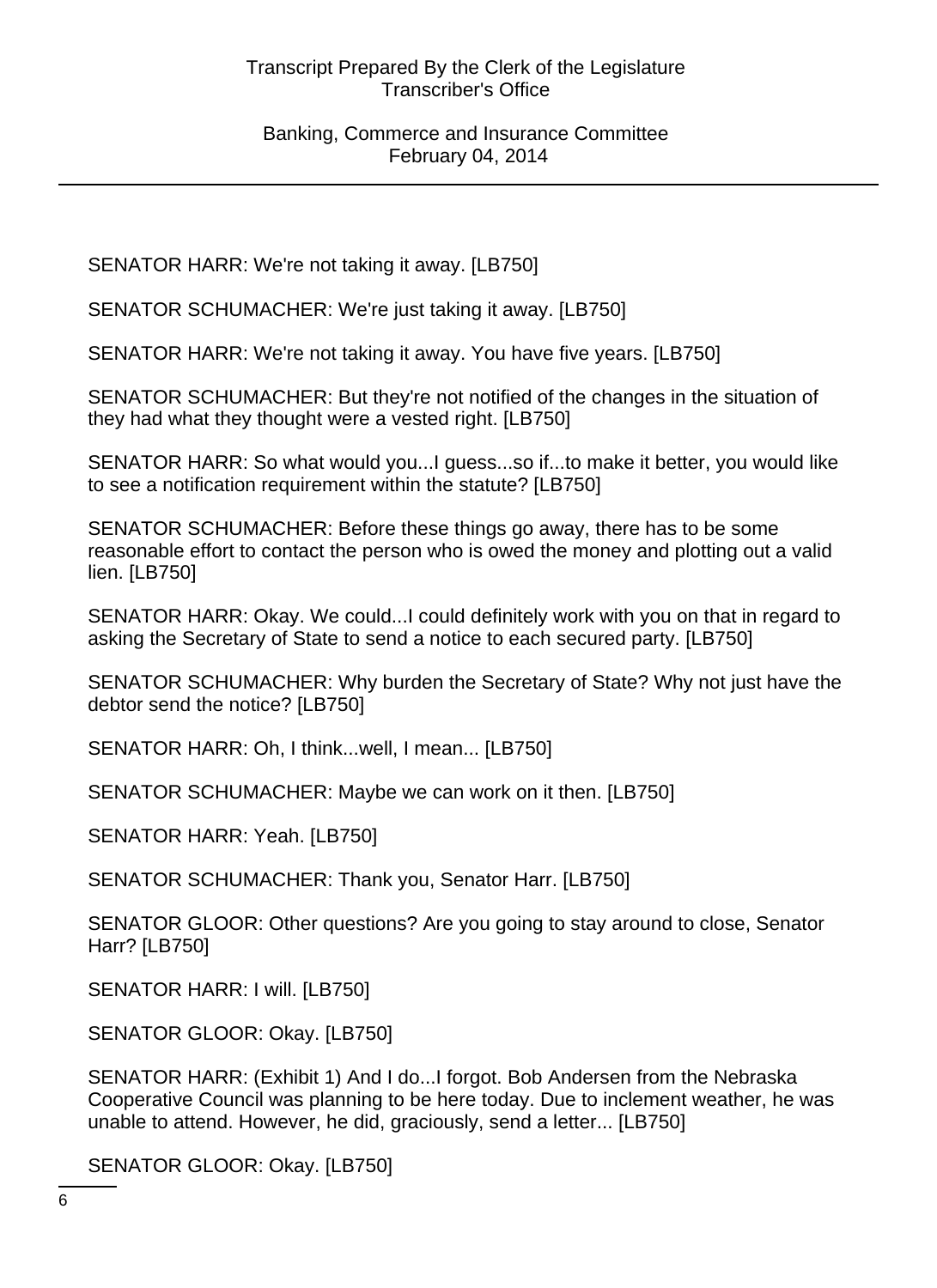SENATOR HARR: ...in support of this. So thank you. [LB750]

SENATOR GLOOR: We'll get those distributed to the committee members. [LB750]

SENATOR HARR: Thank you. [LB750]

SENATOR GLOOR: We'll move to proponents. Good afternoon. [LB750]

COLLEEN BYELICK: (Exhibit 2) Good afternoon, committee members, Chairperson Gloor. For the record, my name is Colleen Byelick, it's C-o-l-l-e-e-n B-y-e-l-i-c-k, and I am the general counsel for the Secretary of State's Office here on behalf of Secretary of State, John Gale. As we have discussed, the Secretary of State's Office files financing statements related to statutory agricultural liens. And these statements are available for inspection at our office, they're available on-line, and they're also included as what's kind of commonly referred to as the quarterly buyers' list or the master lien list which is a list that's distributed to buyers of agricultural products. And it's part of the clear title system through the USDA. As we have discussed, some of these records date back several decades to 1979 and most likely have been satisfied or are no longer valid. However, the suppliers or providers associated with these filings have not filed a termination statement to indicate that the lien has been satisfied. In many cases, these lienholders have gone out of business or have moved and there is no one left to terminate the lien at this time. And the purpose of this bill is to clean up these records and to remove these older statutory liens, which are no longer in effect, from the record. And then to further clarify that all of these types of liens, regardless of when a financing statement was filed, should be treated as agricultural liens pursuant to Revised Article 9 of the Uniform Commercial Code. And basically, the bill accomplishes this by requiring a continuation statement to be filed between June 30 of this year and January 1, 2015. The continuation statement must provide that the original financing statement is still effective. The bill provides that the filing of that continuation statement preserves the priority of these filings and also can be subsequently continued pursuant to the Uniform Commercial Code. If the financing statement is not continued as provided in this bill, it would lapse off the Secretary of State's public searchable records and would no longer appear on this quarterly buyers' list or master lien list. The purpose of this bill is to assist sellers of agricultural products, to assist them to transact business without the impediment of a lien that's no longer valid hindering their ability to obtain financing or negotiate payment for their goods, and will also assist the Secretary of State's Office in maintaining accurate and reliable records. I just want to address a couple of questions that we've had so far. And we do plan to notify the lienholders on record at their last known address via first-class mail regarding this change in legislation if it is to go through. Also, in terms of...although these types of liens were filed at the county prior to 1998, the county was required to data enter the information regarding the lien into the Secretary of State's record. So we do have records of all of these, although we don't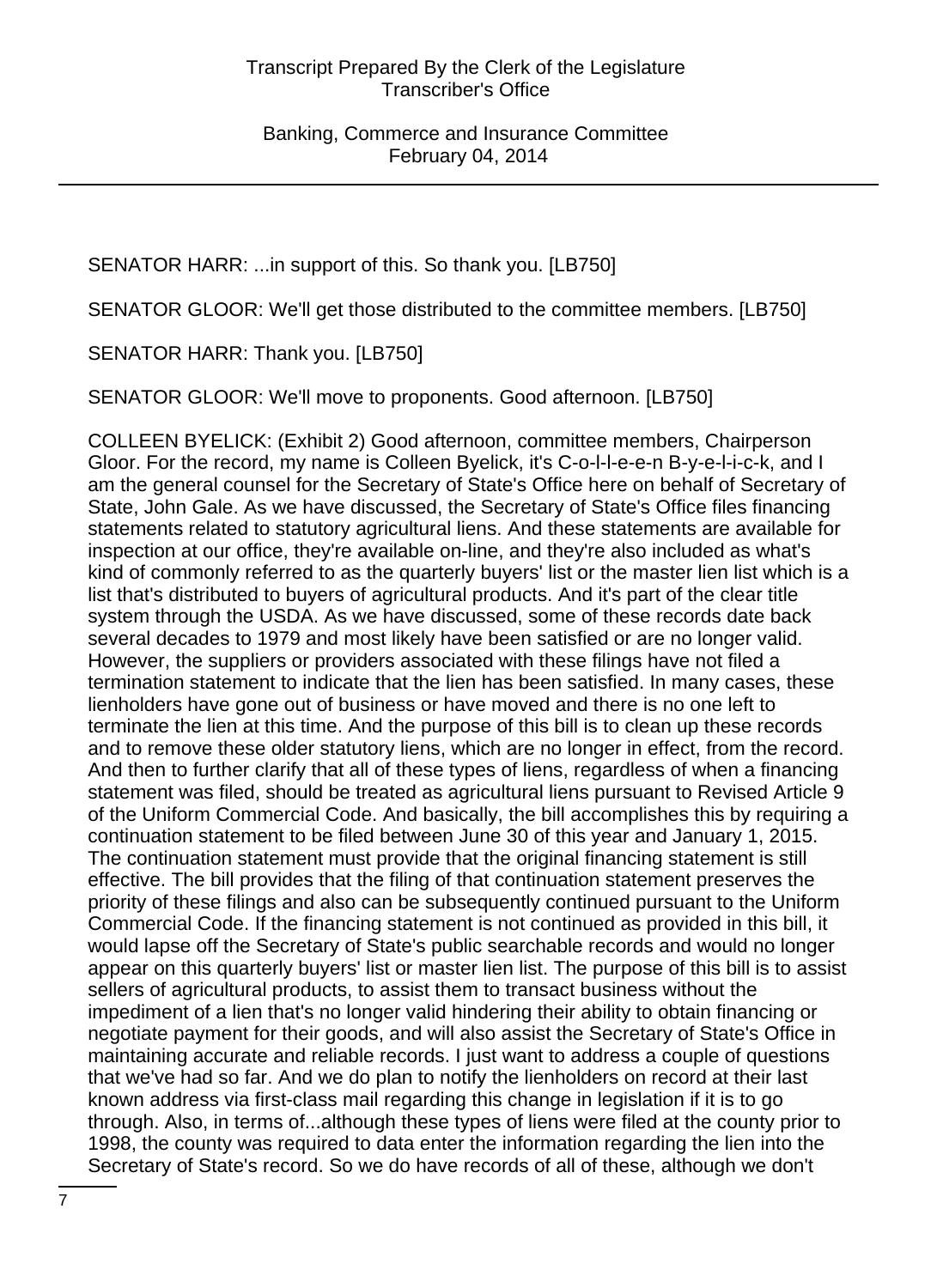Banking, Commerce and Insurance Committee February 04, 2014

actually have the image that was associated with that particular lien, but we do have a record of that filing. And that's included in the 3,900 that we're talking about today. And then with regard to the master lien list, basically when a purchaser of agricultural products, you know, whether it's a grain warehouse or sale barn, when they purchase the product, they look on this master lien list. And if a lien is notated, they can only take that product with free and clear title if they include in the check that they're issuing to the farmer, the seller of the product, that specific lienholder's name. And so then that farmer/seller has to, then, take that and negotiate it with that specific lienholder so they can get their money for selling their product. And so, obviously, this creates an issue when you've got liens showing up on this list that are no longer valid, these companies have gone out of business. How do you negotiate this check and how do you cash this check? And so several of these situations have been brought to the attention of our office. And so that's why we're bringing this bill forward today. Are there other questions that I might be able to answer? [LB750]

SENATOR GLOOR: Thank you, Ms. Byelick. Any questions? I see none. [LB750]

COLLEEN BYELICK: Thank you. [LB750]

SENATOR GLOOR: Thank you. [LB750]

ROBERT HALLSTROM: Chairman Gloor and members of the committee, my name is Robert J. Hallstrom, H-a-l-l-s-t-r-o-m. I appear before you today as registered lobbyist for the Nebraska Bankers Association in support of LB750. We believe that it is a good consumer protection effort to rid the records of these liens that are no longer effective or valid, but for which there's no mechanism by which the Secretary of State can remove them from the record. Senator Schumacher, with regard to some of your questions or issues, perhaps not all, but many of these liens only apply to a certain limited crop year, for example. So I don't think that the effectiveness of them, in terms of lienholder rights being cut off that have any validity, is probably fairly limited if at all even existent. Some of these liens that are noted in the statute or in the proposed legislation, specifically relate to only a particular crop year and that they are only effective if enforced within a certain period of time. I don't believe that's true for all of them, but many of them have that type of provision in them. I'd also note that the language in this bill is very similar to the transition rules that applied to regular financing statements when we made the transition over in July of 2001 when UCC Article 9 was revised at that time. We had farm products filings at that time that were required to be filed at the county level. They were obligated as security-interest holders to transition those up to the Secretary of State. And we set a similar six-month window within which to get that done or you would lose your perfected status. That seemed to work well in terms of having a similar concept set up for those particular transitions from the local to the state level. I think all of those ag liens that were previously done without the UCC financing statement requirement before July 1, 2001, were similarly transferred or transmitted, at least in the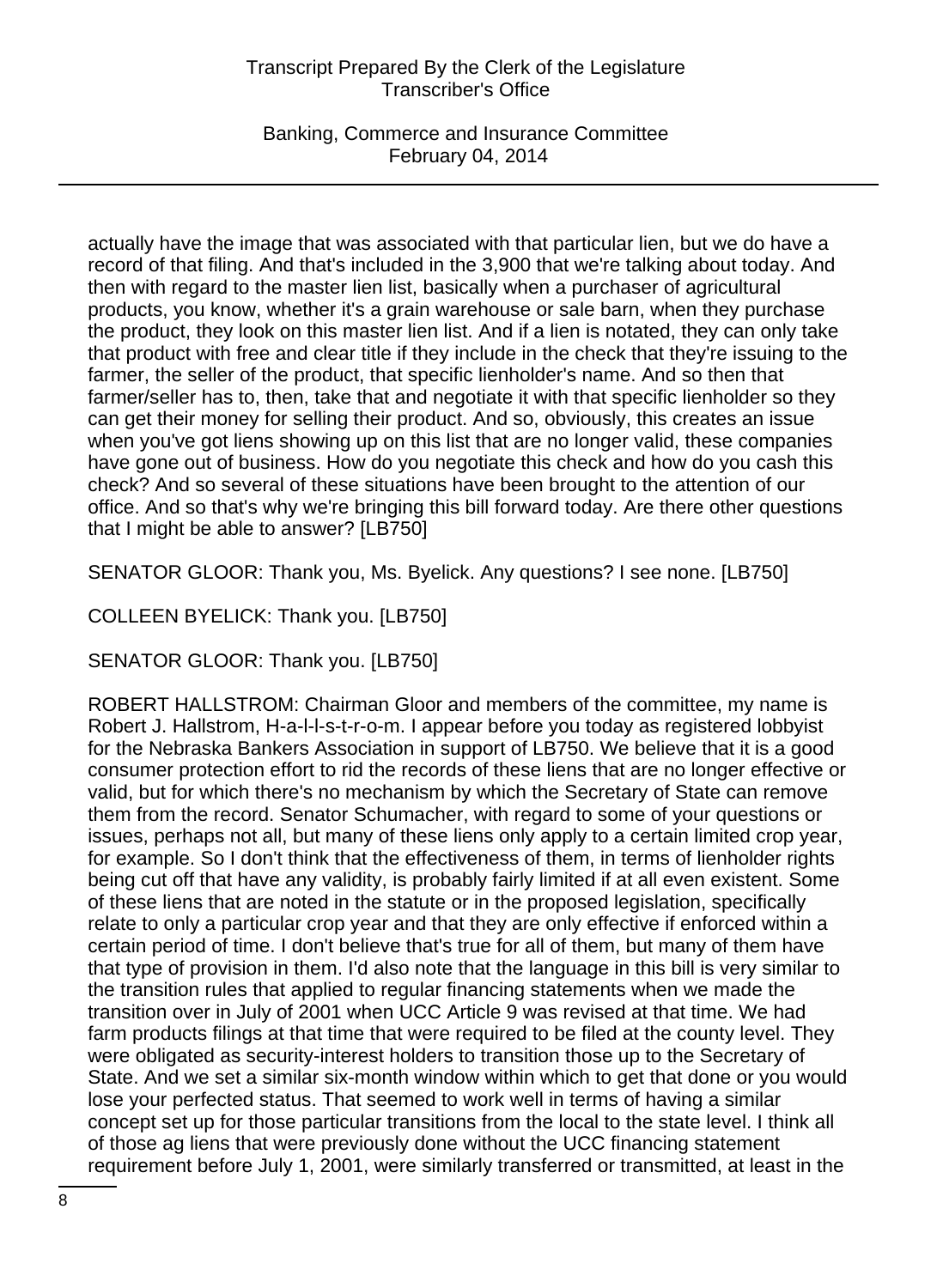database, up to the Secretary of State's level. So I would assume that the Secretary of State has knowledge or should have knowledge of all of those 3,900 filings that they indicated are out there. So with that, we would encourage the committee to advance the bill for further consideration. [LB750]

SENATOR GLOOR: Any questions? Senator Carlson. [LB750]

SENATOR CARLSON: Thank you, Senator Gloor. Bob, if you were hired to oppose this bill, what...is there any downside that you could focus on that you're aware of? [LB750]

ROBERT HALLSTROM: Senator, I don't think...I think this is the classic...we've had similar situations, Senator, where the Secretary of State has pulled their hair out trying to figure out what do we do with financing statements that are filed of record when the secured party is no longer in existence. So we don't have anybody to contact that can physically remove or terminate the financing statement. And we changed the law in some respects there, to essentially say that there could be a termination filed after a certain period of time by the Secretary of State. So I can't think of any downside. I don't think these liens are intended to be enforced or probably have any validity or effectiveness in terms of applying to specific collateral after the period of time that we're talking about that the bill covers. I would probably want to make sure that we've got all of our dates and our terminology correct in the bill. And I'll visit with the Secretary of State with respect to that. I noticed that there's a November 1, 2003, date that's in there when we transferred over to July 1, 2001, was the actual UCC transition date. So I'm not exactly sure where November 1 came from. But, at any rate, I'll straighten that out and clear that up in my mind. But otherwise, I'd have no reason to have any heartburn over any of the provisions or the effect of the legislation. [LB750]

SENATOR CARLSON: Okay. Thank you. [LB750]

SENATOR GLOOR: Other questions? Seeing none, thank you, Mr. Hallstrom. [LB750]

ROBERT HALLSTROM: Thank you. [LB750]

SENATOR GLOOR: Other proponents? [LB750]

KATIE ZULKOSKI: Good afternoon, Chairman Gloor and members of the Banking, Commerce and Insurance Committee. Katie Zulkoski, Z-u-l-k-o-s-k-i, testifying in support of LB750 on behalf of the Nebraska State Bar Association. I have nothing to add that the prior proponents have stated other than that the attorneys that practice in this area that sit on our legislation committee and on the House of Delegates thought that it made sense to bring these liens filed prior to 2003 in and make them subject to the same provisions that liens filed after 2003 are subject to. And I'd be happy to answer any questions. [LB750]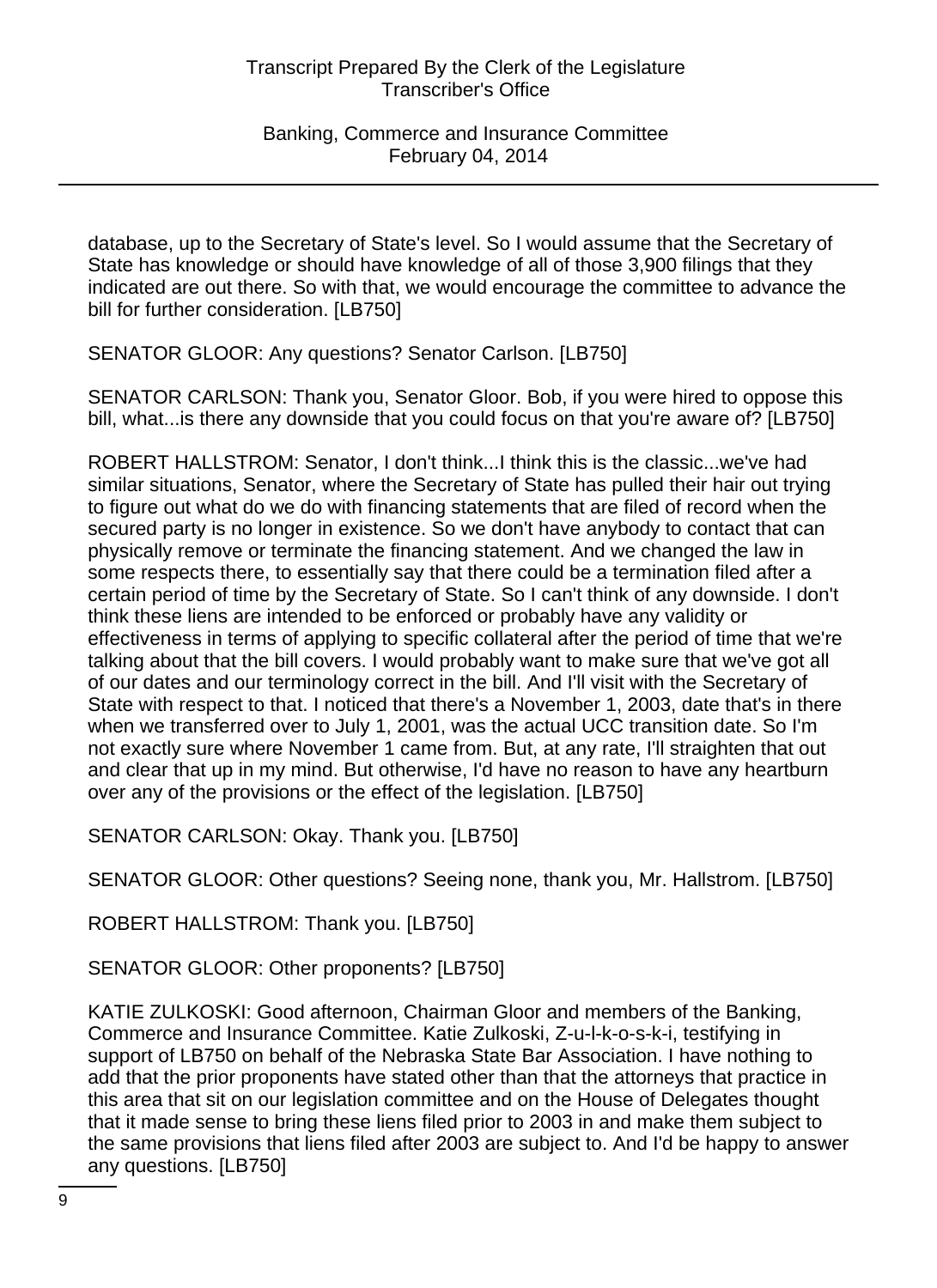SENATOR GLOOR: Are there any questions for Ms. Zulkoski? Senator Schumacher. [LB750]

SENATOR SCHUMACHER: Thank you, Senator Gloor. So if lawyers prior to, whatever it is, 2000, drafted some of these liens, maybe did it for quite a few people, would it be incumbent--if this is passed--on them, to look through those old files to find out where those lienholders are at, the status of those liens, and to notify their clients that these things were about to expire, particularly in the cases where they might have indicated to the client that, you know, you perfected it, this is good, if that thing is ever sold, it's...you're going to be in line? [LB750]

KATIE ZULKOSKI: I think that's an excellent question. And your question to the Secretary of State's Office, Ms. Byelick, was a good one. And I'm happy to hear that they are going to notify these lienholders. But I think, and certainly as the Bar Association, our case specific, we've been letting...we let attorneys know right away. We've sent an e-mail out to every single attorney that gets our e-mails that this bill was introduced. We are, as we are able, letting attorneys know this is out there so that if you do...if you have filed these liens prior to 2003, you are aware of this bill that this would be a change. [LB750]

SENATOR SCHUMACHER: What obligation then does the attorney have to go chase this down? Are we shifting burden to the attorneys here? [LB750]

KATIE ZULKOSKI: That's a question I don't know the answer to. [LB750]

SENATOR SCHUMACHER: And as I understand it, you know, the Secretary of State's Office has volunteered to send these letters out. I don't think that's part of the statute. [LB750]

KATIE ZULKOSKI: No, you're right. It's not part of the statute. [LB750]

SENATOR SCHUMACHER: Thank you. [LB750]

SENATOR GLOOR: Other questions? Seeing none, thank you. Any other proponents? Are there any opponents of this bill? Anyone who would like to speak in a neutral capacity? Senator Harr, you're recognized to close. [LB750]

SENATOR HARR: Thank you, Mr. Chairman. Just quickly, you've heard the people who practice in this area say there's nothing wrong with this legislation. Senator Schumacher, your concerns are valid. If you feel it rises to the level that we need to put it in statute, I'm more than willing to work with you to do that. And I'm working with Bob or Mr. Hallstrom to deal with this 2003 date, November 1, to see why it is there. But...so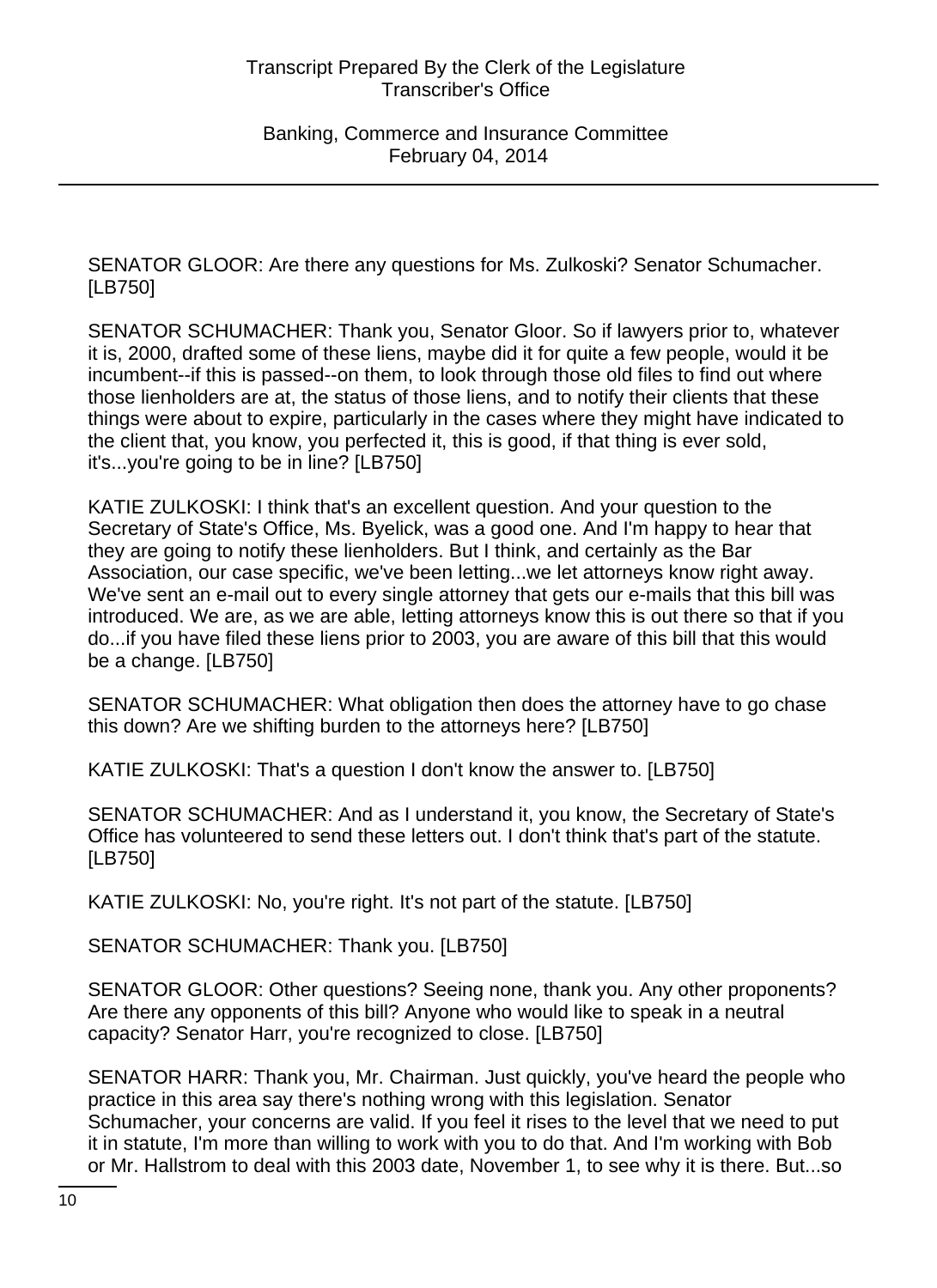there may be an amendment coming forth. But right now, you know, these liens have been out there for...well, by the time they terminate will have been out there for over 15 years, probably closer to 20 than 15. And they probably have gone stale. I mean, there's a reason why we put a five-year term limit on it right now, to require you to put a continuation statement on there. So with that, I would close. Thank you. [LB750]

SENATOR GLOOR: Any final questions for Senator Harr? Thank you, Senator Harr. [LB750]

SENATOR HARR: Thank you, sir. [LB750]

SENATOR GLOOR: We will not see you tomorrow because we don't meet tomorrow. And we'll now close the hearing on LB750 and move to LB753. And I'll turn the gavel over to Senator Christensen. [LB753]

SENATOR CHRISTENSEN: Thank you, Chairman Gloor. And feel free to open. [LB753]

SENATOR GLOOR: Thank you, Senator Christensen. Fellow committee members, I am Senator Mike Gloor, G-l-o-o-r. LB753 also comes to us from the Secretary of State. I'm glad to introduce it on the Secretary's behalf. The bill would amend the Nebraska Uniform Limited Liability Company Act with regard to agents for service of process, which I'm told service of process is a little like--although the terminology is different in this particular statute--a registered agent. LLCs are required to designate and continuously maintain in this state, an agent for service of process. This information is to be included in a domestic LLC certificate of organization or, for that matter, in a foreign LLC, certificate of authority. This information, then, is to be included in an LLC's biennial report. Our LLC Act provides that a domestic or foreign LLC may change the address of its agent for service of process by delivering to the Secretary of State for filing, a statement of change. Pretty straightforward, but here's the issue. If an agent for service of process changes its address, often the most efficient thing to do is to go directly to the Secretary of State, on behalf of your client, to notify them. The problem is, it's not allowed for under our LLC Act. Our corporation act does not have any provisions that permit that to happen. Other corporation acts do allow that to happen. So all the bill does, in a very straightforward way, is provide that an agent for service of process may change its address for an LLC by notifying the LLC and then delivering to the Secretary of State for filing, a record to be called a statement of change of address for an agent for service of process. The LLC Act provides that a general \$10 fee for filings with the Secretary of State, and in keeping with that fee structure, this bill would provide that same \$10 filing fee for filing the statement of change of address for an agent of service for each LLC for which the agent is designated. That's the bill in a straightforward way. And I'd be glad to answer any questions. Clearly, there will be a testifier, Ms. Byelick, afterwards. [LB753]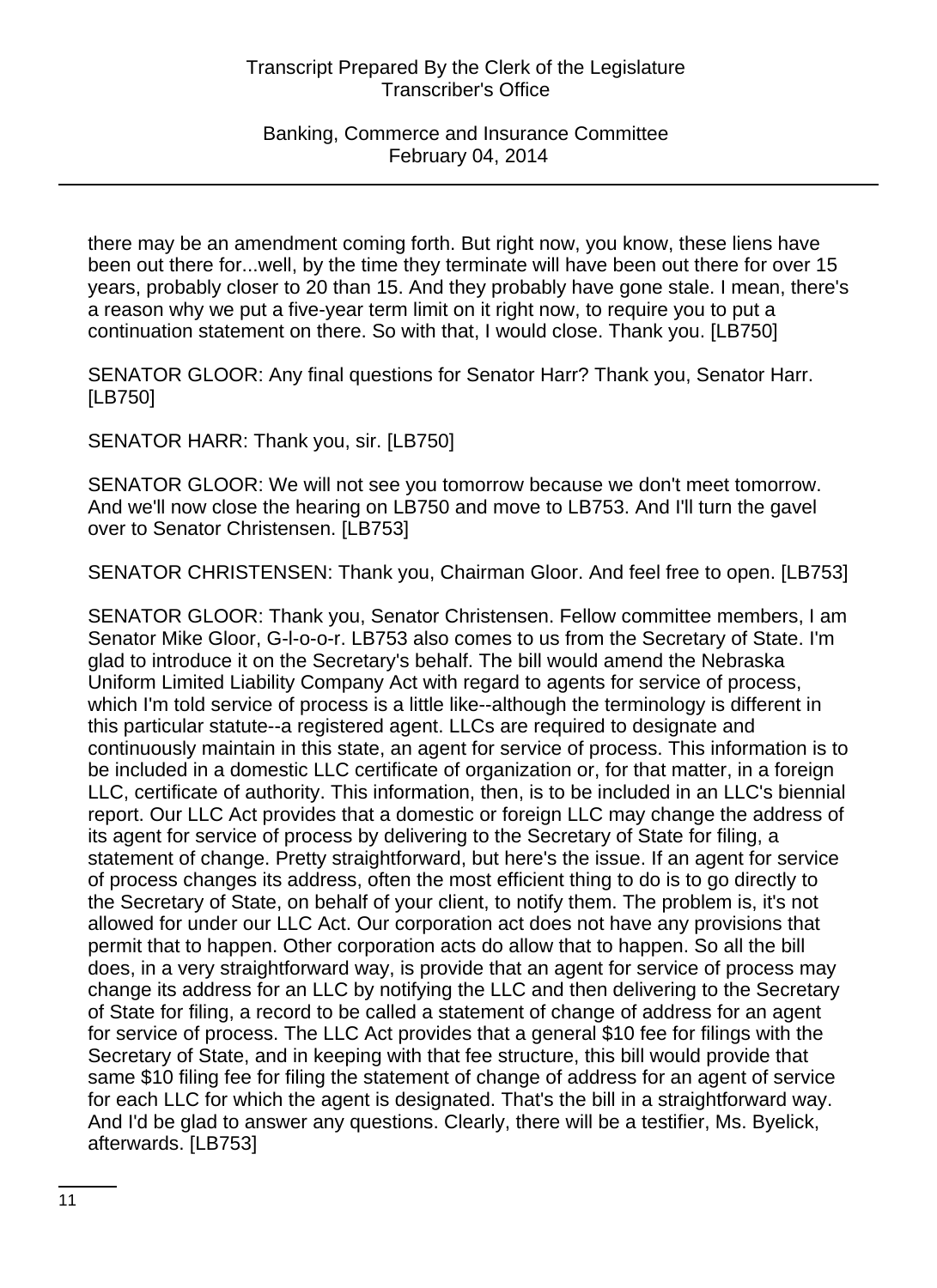SENATOR CHRISTENSEN: Thank you, Senator Gloor. Are there any questions for the senator? Seeing none, thank you. [LB753]

SENATOR GLOOR: Thank you. [LB753]

SENATOR CHRISTENSEN: And we'll take the first proponent. [LB753]

COLLEEN BYELICK: (Exhibit 1) For the record, my name is Colleen Byelick, it's C-o-l-l-e-e-n B-y-e-l-i-c-k. I'm general counsel for the Secretary of State's Office here on behalf of Secretary of State, John Gale. The bill is very straightforward. It's allowing an agent to change its address on our records when the agent is an agent for service of process for a limited liability company. As it's been mentioned, the Business Corporation Act and the Nonprofit Corporation Act both allow for an agent to change its address. And so we're bringing in the Nebraska Uniform Limited Liability Company Act also into that same language and allowing the agent to change their address. And the bill does require the agent to notify the limited liability company if it chooses to change its address. So the company is also notified. And then the agent files a statement with our office regarding the change. I'd be happy to answer any questions you may have about the bill. [LB753]

SENATOR CHRISTENSEN: Are there any questions from the committee? Senator Carlson. [LB753]

SENATOR CARLSON: Thank you, Senator Christensen. Now the wording is "may." So why wouldn't it be "shall"? If there's a change of address appropriate, it would seem like it needs to be done. [LB753]

COLLEEN BYELICK: Well, I think the only reason it's probably "may" is because the limited liability company, itself, could also file a document to change the address. And really, the limited liability company is the one responsible for maintaining an agent and can actually be dissolved administratively if it doesn't maintain an agent. So this gives the opportunity for the agent to change its address. And typically, this is most likely going to be used for a law firm or other service company that acts as an agent for multiple entities, however. So it gives the agent this opportunity to change its address with our...in our records. But the limited liability company could also change...file a statement to change the agent's address with our office as well. [LB753]

SENATOR CARLSON: And this is about the agent. Now a limited liability company must have an address. [LB753]

COLLEEN BYELICK: It must maintain a registered agent. Uh-huh. [LB753]

SENATOR CARLSON: And that...what's registered with the Secretary of State? You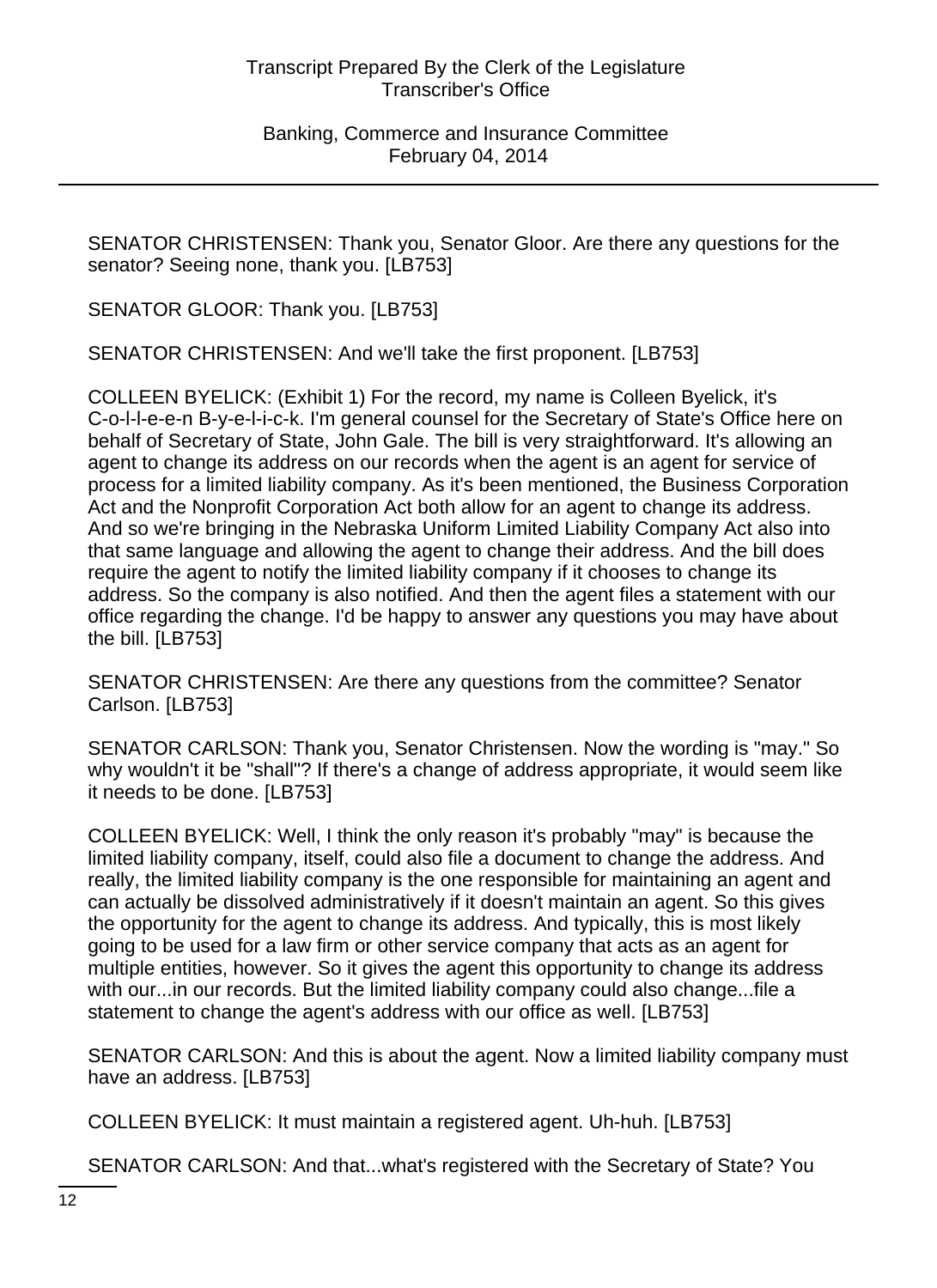have the name of the agent and the address of the agent. What about the limited liability company, itself? [LB753]

COLLEEN BYELICK: Right. They have what's called a designated office, which is similar...a similar concept to a principal office or a principal place of business. So the limited liability company denotes that office on their certificate of organization and on their biennial report as well. [LB753]

SENATOR CARLSON: Okay. And that's required. So then, if that limited liability company moves, are they required to notify the Secretary of State of the change of address? [LB753]

COLLEEN BYELICK: If they move, no. It would probably get picked up on their biennial report. But they can also change it. There's basically one form that they can change both the designated office and the agent for service of process. [LB753]

SENATOR CARLSON: Okay. So either way, it's going to be picked up on the biennial report. [LB753]

COLLEEN BYELICK: Uh-huh. [LB753]

SENATOR CARLSON: Okay. Which is required? [LB753]

COLLEEN BYELICK: Right. [LB753]

SENATOR CARLSON: Okay, thank you. [LB753]

SENATOR CHRISTENSEN: Are there any other questions from the committee? Seeing none, thank you, Ms. Byelick. Are there any other proponents? Are there any opponents? Anybody wish to speak in a neutral capacity? Senator Gloor, would you like to close? [LB753]

SENATOR GLOOR: Yes, I'd like credit for the briefest hearing so far that's come before this committee. That...actually, what's interesting in my life before coming to the Legislature, that some years ago, we did have an agent of process who had changed address. And we ended up being notified. I got a letter in the mail saying...from the Secretary of State's Office saying, it's come to our attention--and it was probably through the biennial report--that your agent of process has changed address. You need to let us know formally that that's occurred. And I'm going...well, I contacted our agent of process who said, oh, yes, we'll write the letter for you, but you'll need to sign it on your letterhead and send it in. And I remember thinking, why can't they just notify them directly that they've changed their address? Well, here we are, years later, and I'm carrying a bill that would allow that to happen. Pretty simple and pretty straightforward,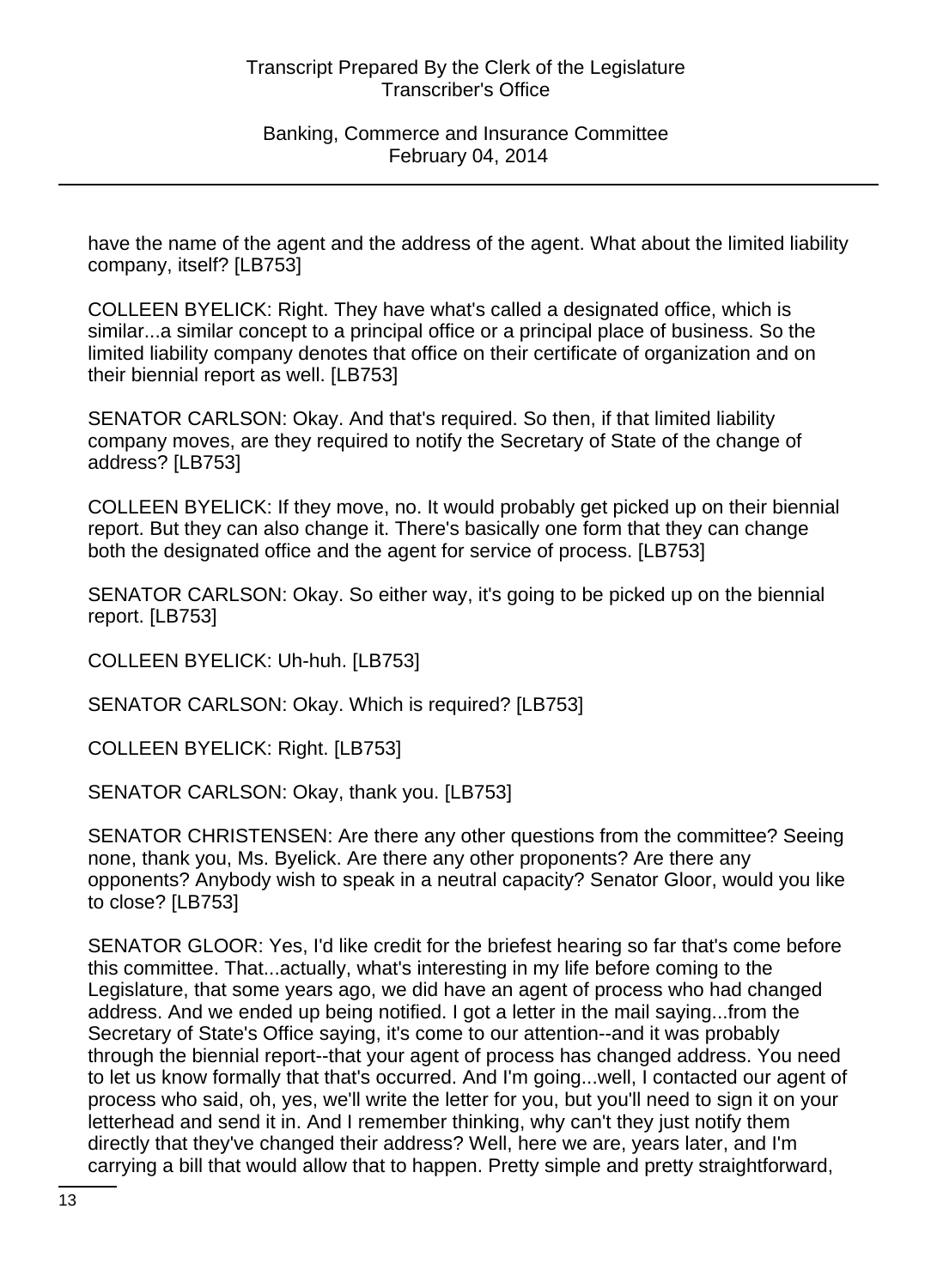but we need a bill to make it occur. Thank you. [LB753]

SENATOR CHRISTENSEN: Thank you, Senator Gloor. Any questions? Thank you. That closes the hearing on LB753. And we're ready to open up on LB774, Senator Pirsch. [LB753]

SENATOR PIRSCH: Great. Thank you, Chairman Gloor, members of the committee. For the record, I'm State Senator Pete Pirsch, P-i-r-s-c-h. I'm the introducer of LB774 that is brought on behalf of the Secretary of State's Office. And Chairman, I'm going to take up your challenge and see if I can't make this the briefest hearing. But this LB774 is intended to provide a mechanism for filing a corrected or amended biennial or annual report with the Secretary of State's Office. Currently, corporations are allowed to file amended or corrected biennial reports. This bill would allow joint public agencies, limited liability companies, nonprofit corporations, limited cooperative associations, and limited liability partnerships to amend or correct their reports. The information included in each report varies depending on the type of entity submitting the report. However, this bill would allow the entities mentioned above to update basic entity information such as principal place of business or correct errors discovered after the biennial reporting period by delivering an amended or corrected report to the Secretary of State for filing. You know, I'd be happy to answer your questions. I do understand that Colleen Byelick will, once again, be available to testify with respect to the bill, so. [LB774]

SENATOR GLOOR: Thank you, Senator Pirsch. Are there any questions? Seeing none, thank you, Senator Pirsch. [LB774]

SENATOR PIRSCH: Thank you. [LB774]

SENATOR GLOOR: Proponents for the bill? Good afternoon, again. [LB774]

COLLEEN BYELICK: (Exhibit 1) It's great to be here. For the record, my name is Colleen Byelick, it's C-o-l-l-e-e-n B-y-e-l-i-c-k. I'm the general counsel for the Secretary of State's Office here on behalf of Secretary of State, John Gale. I'd like to thank Senator Pirsch for introducing this bill. Again, it's a very simple purpose to allow joint public agencies, limited liability companies, nonprofit corporations, limited cooperative associations, and limited liability partnerships the ability to amend or correct their biennial or annual report. Currently, the law provides this mechanism for corporations, but it doesn't provide it for these other types of entities and this is something that we've heard from filers in our office that they would like to be able to do. Specifically, for nonprofit corporations, we've heard that they would like to be able to update officer and director information if that piece of information is required in their biennial report. But there's also other pieces of information, like a principal place of business, that a business might want to update on their report. And then this also provides an easy mechanism for them to correct a report if they discover an error after the reporting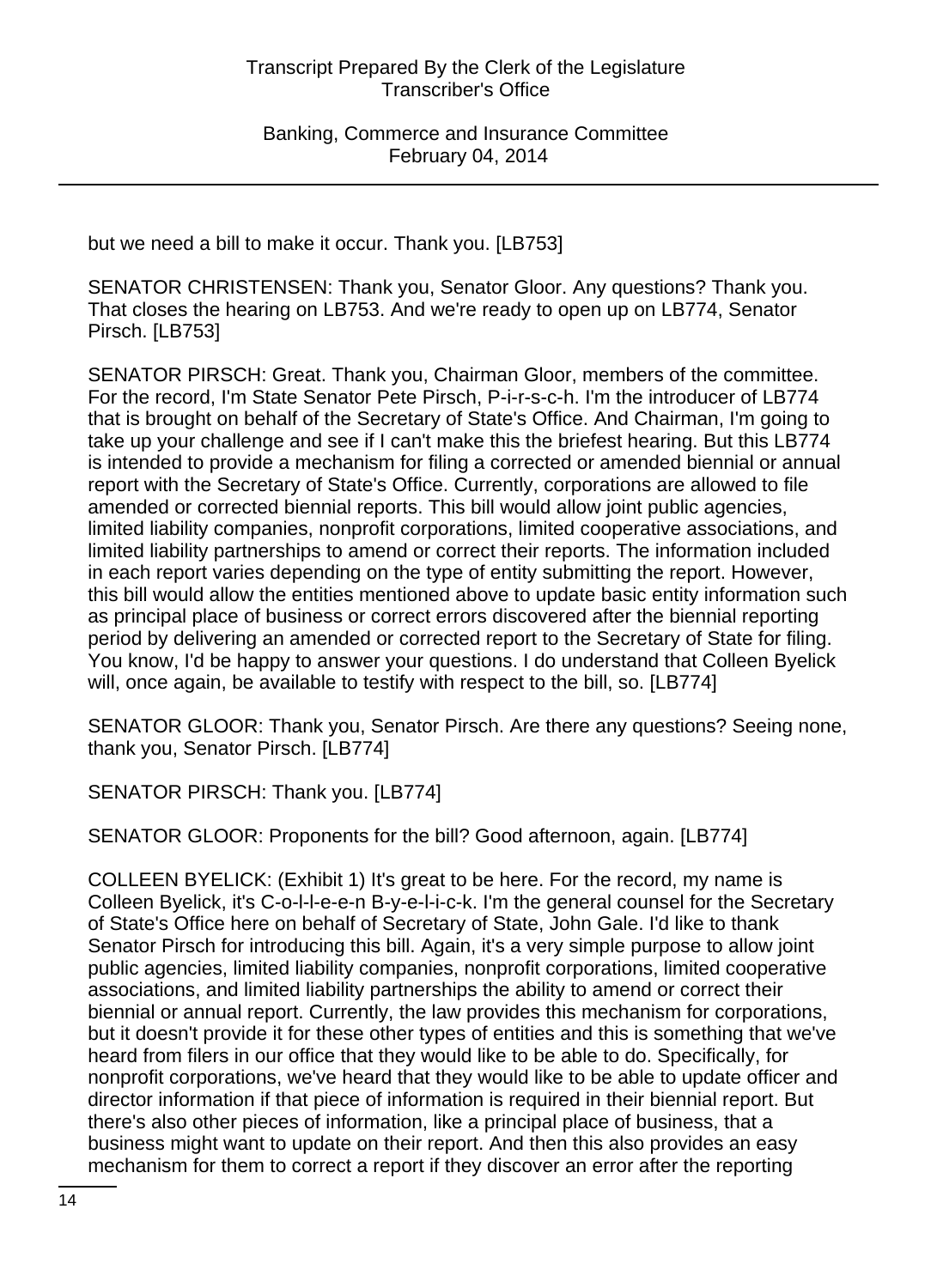period has ended. I'd be happy to answer any questions you may have about the bill. [LB774]

SENATOR GLOOR: Are there any questions of Ms. Byelick? Seeing none, thank you. [LB774]

COLLEEN BYELICK: Thank you. [LB774]

KATIE ZULKOSKI: Good afternoon, Chairman Gloor and members of the committee. My apologies to Senator Pirsch. I am totally losing this battle for him with the shortest hearing. But I'm Katie Zulkoski, Z-u-l-k-o-s-k-i, testifying in support of LB774 on behalf of the Nebraska State Bar Association. This...I was thinking, sitting through the last hearing, that this is quite similar to the bill Senator Gloor just introduced that I did not step up here and testify in support of. However, interestingly, members of the legislation committee of the Bar Association have actually run into this problem and wanted to file an updated or amended biennial report, but were unable to and so we're happy that this change was submitted on behalf of the Secretary of State. So thank you, Senator Pirsch and Secretary of State's Office, for cleaning this up. [LB774]

SENATOR GLOOR: Any questions for Ms. Zulkoski? Thank you for your testimony. Any other proponents? Any opponents of this bill? Anyone in a neutral capacity? Senator Pirsch. [LB774]

SENATOR PIRSCH: I'm going to waive. [LB774]

SENATOR GLOOR: I think it was a tie there. [LB774]

SENATOR PIRSCH: Yep. Yep. [LB774]

SENATOR GLOOR: Clearly, a tie. Thank you. And that closes the hearing on LB774. We'll now move to LB734. Senator Schumacher. [LB774]

SENATOR SCHUMACHER: (Exhibits 1 and 2) Chairman Gloor and members of the committee, I'm Paul Schumacher, S-c-h-u-m-a-c-h-e-r, here today to introduce LB734. LB734 has been before this committee on a number of occasions over the past number of years. And it probably wouldn't be here today except for a bit of a story which I think earned the credit unions a right to be heard at least one last time here. I became aware of a situation in Columbus where a couple in their late 50s, early 60s had fallen behind on their mortgage payments. And they owed about \$3,000. Their mortgage payment was about \$400 a month. And they had one...the husband was kind of disabled and the wife was on oxygen and really disabled. And the bank that they originally dealt with was a bank located here in the state, a state bank or a state institution, at least. And they had merged, bought up, sold out, whatever to a large out-of-state bank. And the large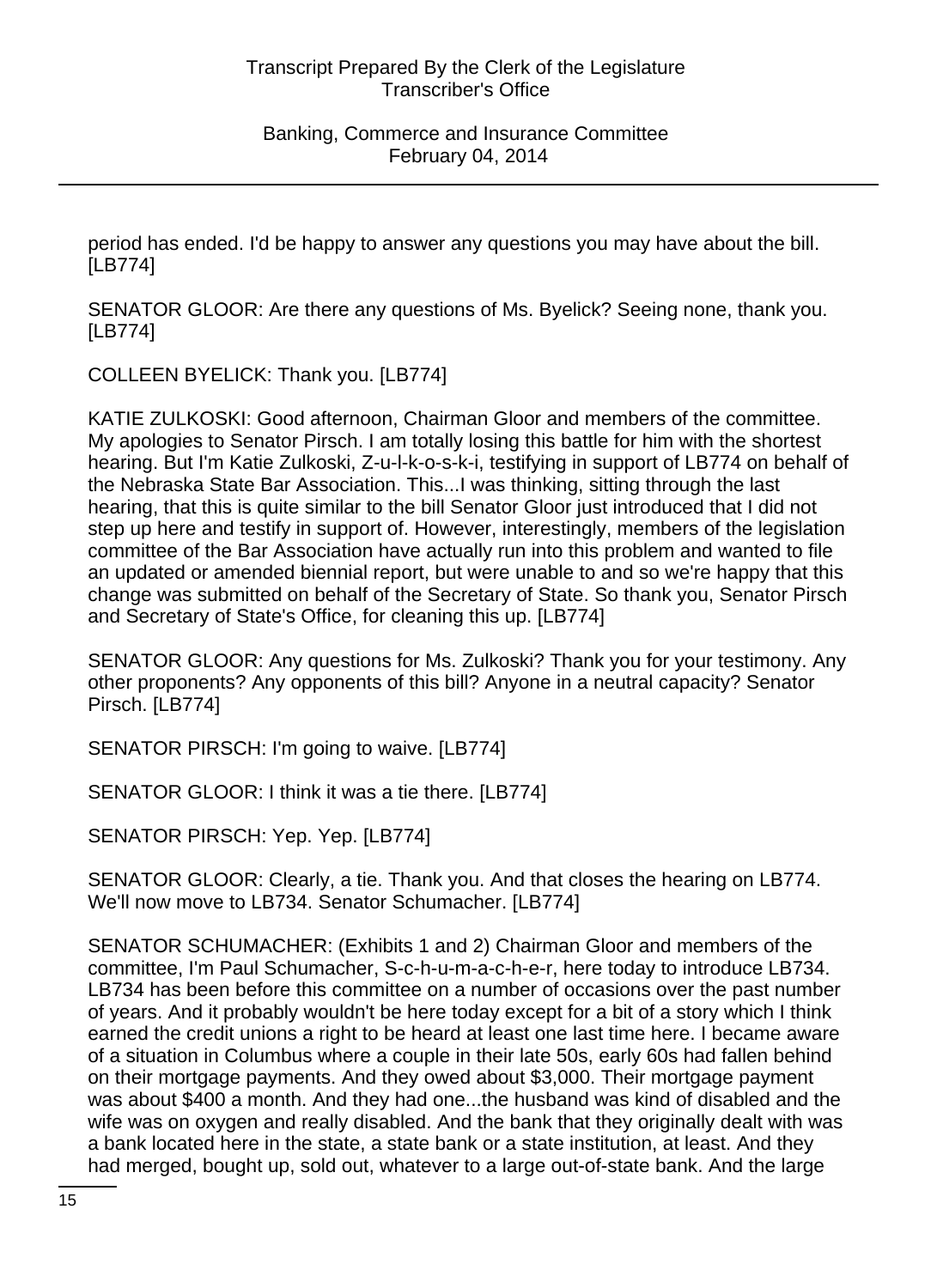Banking, Commerce and Insurance Committee February 04, 2014

out-of-state bank could have given a hoot about their situation. They were just going to foreclose on the mortgage. And even though it was 9 percent interest, there was no talk about renegotiating it, no talk about changing the terms, they just were going to foreclose come hell or high water. And these poor folks went around to institution to institution in the Columbus area seeing if they could refinance. They had equity in the house of about \$50,000. They needed \$20,000 to pay off the out-of-state bank and resume making payments. With today's interest rates, a \$20,000 loan put out over a 15-year or so amortization schedule, they can make the \$200, \$300 a month interest payments, mortgage payments. None of the local banks would deal with them, but the Columbus Federal Credit Union did. And those people, instead of being thrown out of their home and literally on welfare now, are in their home. Or at least one of them is because the wife passed away. So I figured one good turn deserves another and this bill is back before the committee. It's a very simple bill. It's a bill that would allow public entities to deposit their money into a credit union, an institution guaranteed by the National Credit Union Administration just as if it were by the FDIC and a bank. And it extends that authority to the local governments to put their money there, arguably, negotiate back and forth--with the credit union included in the mix just as though it were a bank--for interest rates and give them another option for where they can put their money. Some of the towns, as you will find, don't have a local bank even. It's the local credit union or nothing. And presently, there's inconvenience even in those situations of having to go out of town to make a deposit of the town's funds or their sewer money or whatnot. So with that, I'll be happy to answer any questions. People following me will elaborate more on the issues here involved. [LB734]

SENATOR GLOOR: Senator Schumacher--and thank you for your opening--we have a letter here from Alan Peterson that speaks to the issue of constitutionality. Are you aware of that question that's come up and are you aware of his response? [LB734]

SENATOR SCHUMACHER: I just picked up his letter just prior to the hearing. I understand that he has come to a determination in that letter, even though I haven't studied the particulars, that this bill is okay, it doesn't violate the constitution. There is a constitutional provision, apparently, that deals with public entities having an interest in a private entity, and I think he addresses it in that. And that he comes to the conclusion that this doesn't violate that constitutional provision by just allowing a deposit into these institutions. [LB734]

SENATOR GLOOR: Okay. Other questions for Senator Schumacher? Senator Carlson. [LB734]

SENATOR CARLSON: Yeah, thank you, Senator Gloor. Just out of curiosity, in the situation you were talking about in Columbus, they had a 9 percent interest loan. What would the current interest rates have been? [LB734]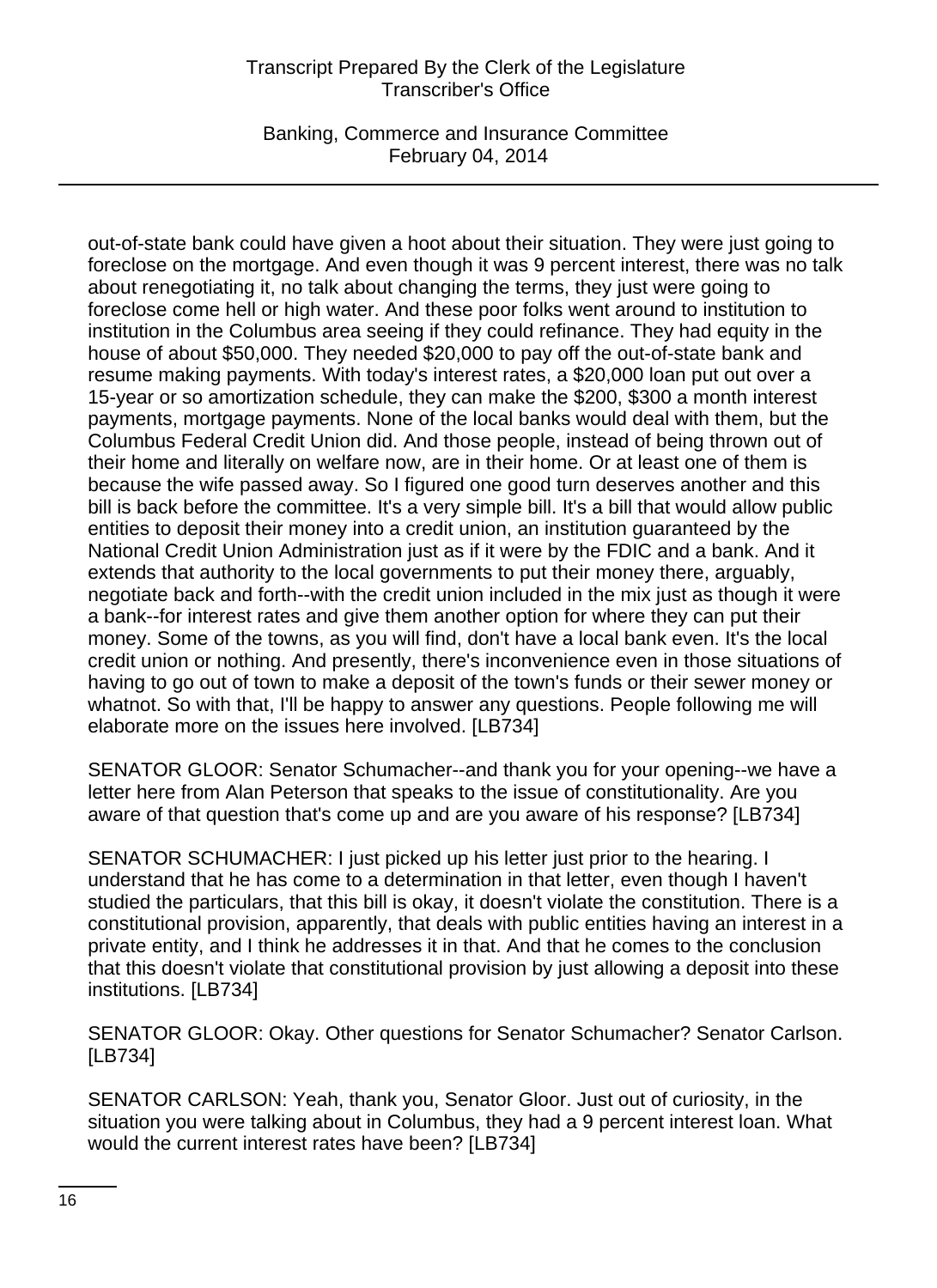SENATOR SCHUMACHER: I think the current interest rate, if I remember right, was between 4 percent and 5 percent. [LB734]

SENATOR CARLSON: About half. [LB734]

SENATOR SCHUMACHER: About half. And it enabled them to make the payments because most of their payments was interest, so. [LB734]

SENATOR CARLSON: Thank you. [LB734]

SENATOR GLOOR: Thank you, Senator Schumacher. [LB734]

SENATOR SCHUMACHER: Thank you. [LB734]

SENATOR GLOOR: We'll move to proponents. Brandon. [LB734]

BRANDON LUETKENHAUS: (Exhibit 3) Thank you. Mr. Chairman, members of the Banking, Commerce and Insurance Committee, my name is Brandon Luetkenhaus, spelled B-r-a-n-d-o-n L-u-e-t-k-e-n-h-a-u-s. I'm here today on behalf of the Nebraska Credit Union League. Our trade association represents 96 percent of our state's 69 credit unions and there are 455,000 members and consumers. Credit unions are not-for-profit cooperative financial institutions. I appear before you today to offer our association's support of LB734. I want to thank Senator Schumacher for introducing what we believe to be commonsense legislation. LB734 would simply include Nebraska credit unions on the list of permissible depositories for political subdivisions in Nebraska to consider when depositing public funds by including credit unions in the definition of qualified mutual financial institutions. LB734 does not provide Nebraska credit unions with any additional powers. The fact is, that the ability of credit unions to accept public deposits is such a common practice that the Federal Credit Union Act--which is found in where I provided you attachment A--explicitly authorizes credit unions to accept these deposits. So credit unions can currently accept these public deposits. However, Nebraska statutes does not allow political subdivisions to consider credit unions as an option because credit unions are not included on that list of permissible depositories. We believe there would be many benefits to passing this bill. It would increase local control by allowing local governments to decide for themselves which federally insured financial institution is best for their public deposits. It would increase competition for public deposits, thereby providing local governments a better environment to get the best interest rate on deposits possible and the best service available. According to data provided, in attachment B, to the National Credit Union Administration by SNL Datatrac, credit unions, on average, are paying 22 basis points more on a year share certificate of deposit and 55 or 58 basis points more on a 5-year CD compared to banks. LB734 would provide convenience by allowing communities to utilize their local financial institution whether it be a bank or a credit union. In fact, there are several communities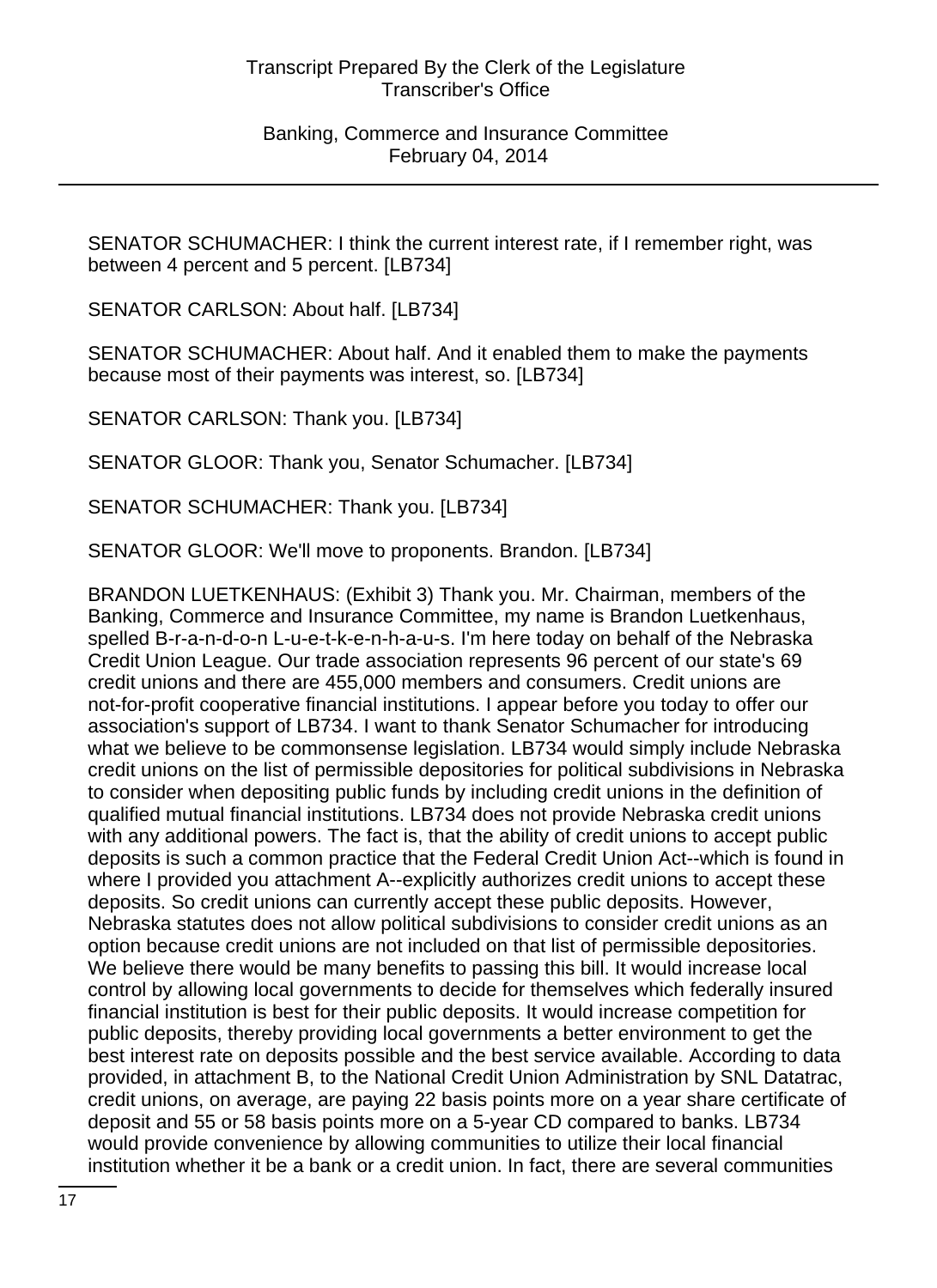Banking, Commerce and Insurance Committee February 04, 2014

that Senator Schumacher alluded to within the state where the local credit union is the only financial institution in that community. For these communities, they have no choice but to take their residents' money and deposit it into a financial institution outside their own community. I believe a letter was provided to you by Senator Schumacher from the village of Meadow Grove. And they provide a picture there showing, literally, the credit union is next door to the clerk's office. So the clerk...typically what happens is, they will take the money over to the credit union and stash it there for the moment...for the time being. And then she'll pick it up and have to go deliver it to an outside town, outside of Meadow Grove. So for that community, it's very important as well that this legislation pass. Credit unions are locally owned and operated and, therefore, deposits made into those credit unions are reinvested back into that community through loans and services to the local residents. The bill does not mandate that local governments deposit into a local credit union but, rather, provide credit unions as an additional choice. Having more choice is, obviously, superior to having fewer choices. We do not see any ill effect from passing LB734 to the taxpayers of this state nor to the governments that oversee their monies. Passing LB734 will bring more local control, more options for local governments, greater competition, more convenience, better rates, and better service. There is little doubt that the banking industry will oppose this common-sense legislation. In doing so, the banking industry is attempting to limit local control by dictating to our local government officials where they must deposit their communities' funds. We trust that this committee and this Legislature will consider the makeup of proponents for LB734. The fact that so many public entities and their associations support this bill, including the League of Municipalities, Douglas County Board, Lancaster County Board, Nebraska Rural Electric Association, Village of Meadow Grove, NACO should demonstrate the need for this committee to move LB734 to the floor of the Legislature for consideration. These public entities and their associations are asking for more options when conducting their business...banking business. This legislation has the strong support of public entities because it's good public policy. It increases choice in the marketplace and provides greater competition. I want to address several issues that the opponents may bring up. Since I don't have the option of testifying after them, I want to bring these up so that it can be said. Regarding taxes, it's often the opponents will most likely argue that credit unions should not be allowed to accept public funds because they do not pay taxes. First, credit unions already accept public deposits. LB734 would allow local governments to consider credit unions when depositing. Second, the simple truth is credit unions do pay taxes. They are subject to the same levels of payroll and property taxes, both real and personal, as banks. State-chartered credit unions also pay the Nebraska sales and use taxes, as well as the Nebraska financial institutions' depository tax. It should be noted that a large portion of local government receipts are derived from these taxes that are assessed on both banks and credit unions. I also want to clarify to this committee, because it has been said before, but there is no state income tax on financial institutions, whether it's banks or credit unions. It's a state depository tax so there is no state income tax on financial institutions in this state, corporate income tax. In 1937, Congress provided the nation's credit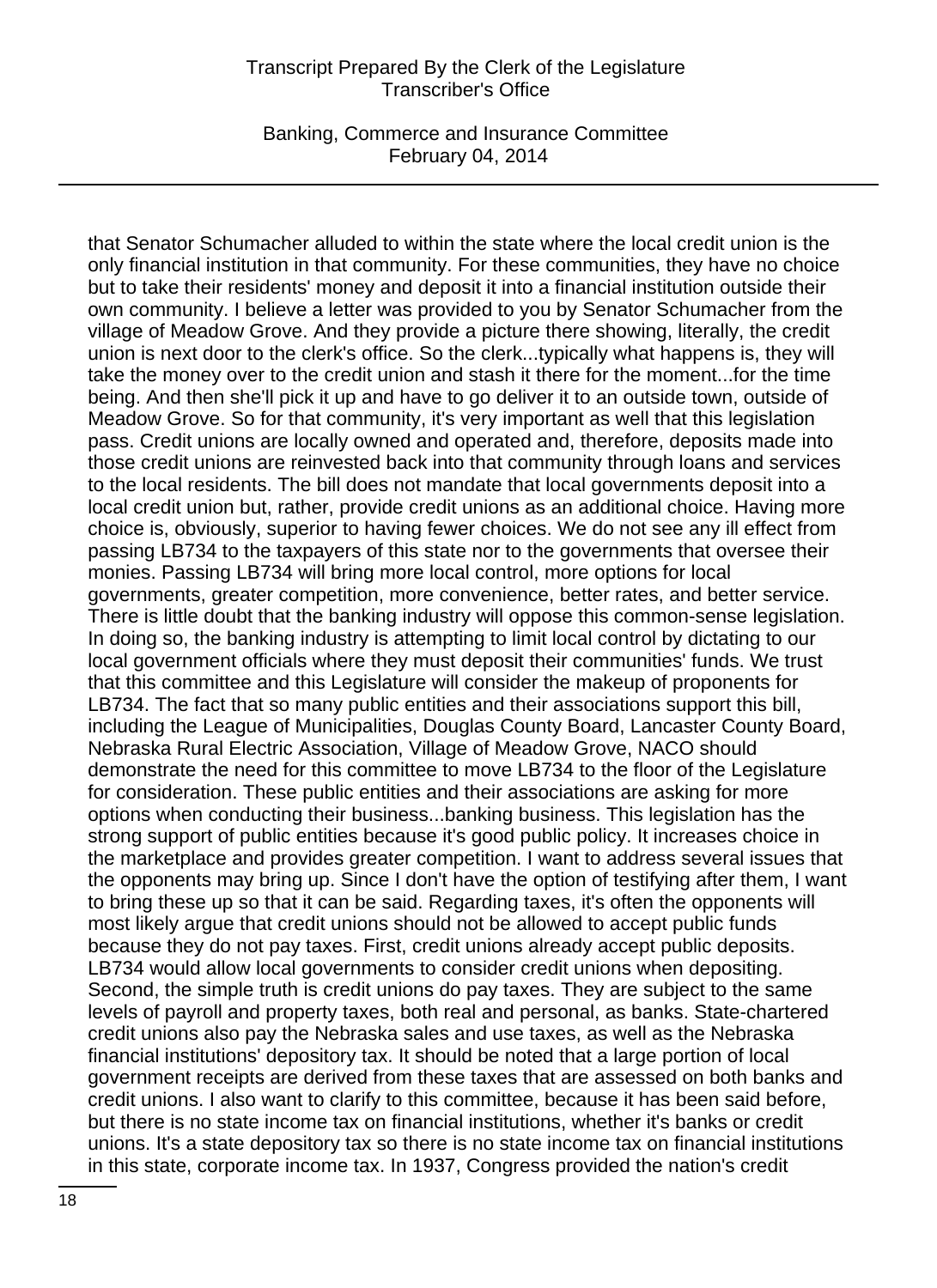Banking, Commerce and Insurance Committee February 04, 2014

unions with a federal tax exemption because of their not-for-profit status cooperative structure. Credit unions return their earnings back to their depositors and not back to a few shareholders. Since that time, Congress has reaffirmed their support for the credit union federal tax exemption on multiple occasions and most recently in 1998. Credit unions are not the only financial institutions that have beneficial tax preference. In fact, 40 percent of Nebraska's banks are organized as Subchapter S corporations. As a result, those 85 Subchapter S banks forego paying an estimated \$33 million in federal tax revenue as seen on attachment C. They are not, however, prohibited from accepting public deposits. On the contrary, all of Nebraska's Subchapter S banks, I believe, hold public deposits. Regarding federal insurance, Nebraska credit unions are safe and sound. Nebraska law requires all financial institutions--both banks and credit unions--operating in the state, to obtain and maintain federal insurance. Every Nebraska credit union is federally insured by the National Credit Union Administration through the share insurance fund under the same terms and conditions and limits as the FDIC. And therefore, each account in Nebraska in a credit union is federally insured up to \$250,000. Both (National) Credit Union Share Insurance Fund and the FDIC have the full faith and backing of the United States government. Since the credit union insurance fund has been in existence, no depositor has ever lost a penny of federally insured funds. Any indication that the NCUSIF--which is the share insurance fund for credit unions--is inferior to FDIC, is factually inaccurate. The safeguarding of public funds, the people's money, is an essential and increasingly important function of public entities in order to address potential concerns that taxpayer funds are adequately protected. The public entities would have the ability to negotiate the form and amount of collateral to secure their funds in excess of federal insurance limits. This is the same process currently in place to collateralize such deposits in banks, as seen in attachment D. Twenty-five other states across the country have allowed their credit unions to accept public deposits or allowed their local governments to put public deposits into credit unions. Nonmember deposits, the opposition may argue that allowing local governments to deposit funds into credit unions is unconstitutional based on credit union membership and charter. This assertion is false. I refer the committee to a letter that Senator Schumacher provided--and it's also provided in my testimony--from constitutional attorney, Alan Peterson, regarding the constitutionality of public deposits in local credit unions. Federal regulation allows credit unions to accept nonmember deposits, including nonmember deposits made by local, state, or federal government entities. As a qualified mutual financial institution, state statutes do not require that a public entity become an owner or acquire voting rights as a condition of depositing public funds in a financial institution. As a result, credit unions would not have to change their charter or structure to participate in a public funds process. It's also important to note that LB734 does not require public entities to deposit in any particular type of federally insured financial institution. It simply provides greater local control by giving them greater choice. The Community Reinvestment Act, I've heard it be said that credit unions aren't...they don't have to go by the CRA requirements and, therefore, they shouldn't be allowed to accept public deposits. Well, the fact is, the Community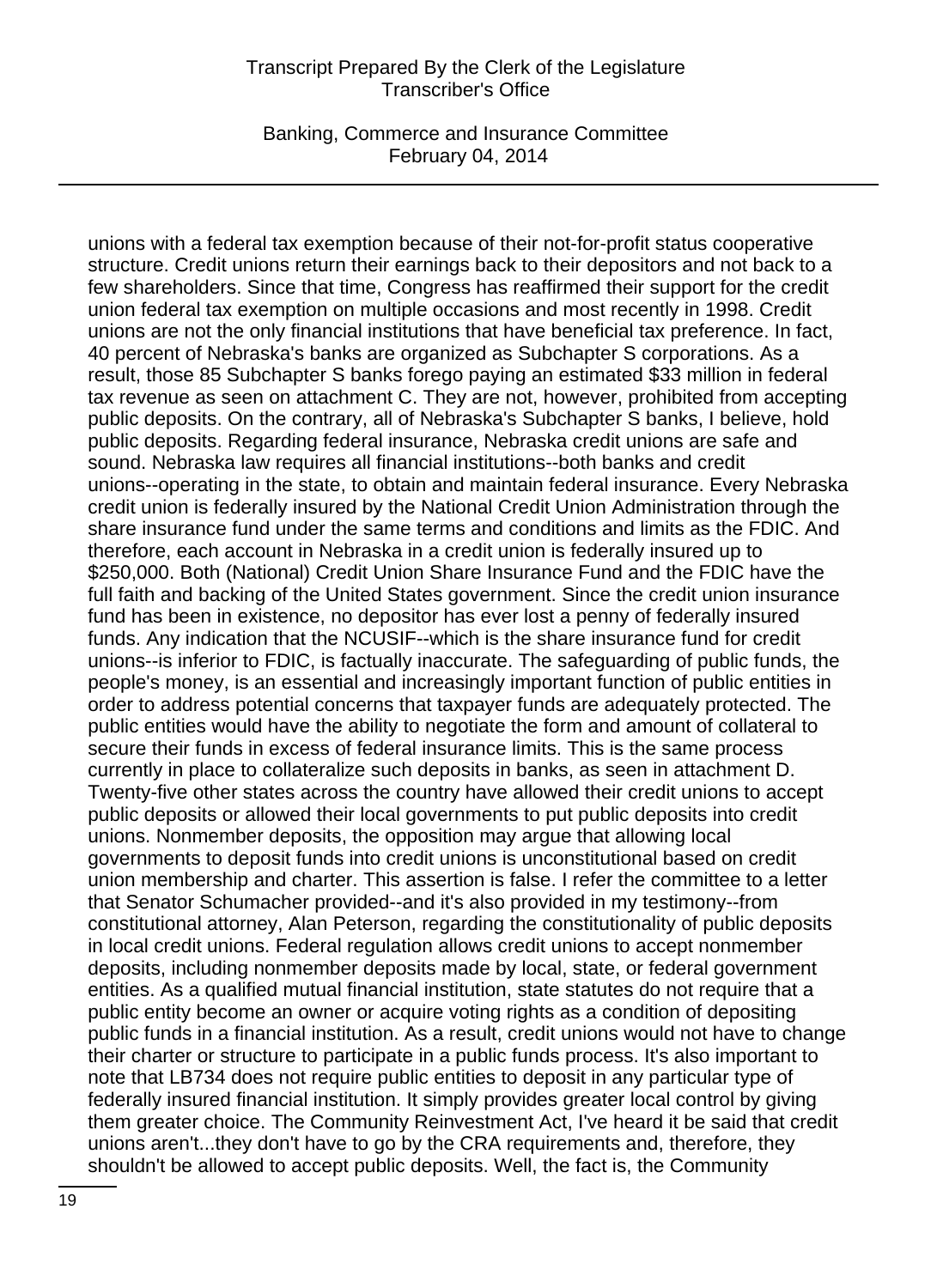Banking, Commerce and Insurance Committee February 04, 2014

Reinvestment Act was put into place by Congress basically because banks were red-lining, taking deposits from low-income areas and not making loans to those areas. And so Congress, in 1977, passed CRA to ensure that banks would actually make loans in those communities as well. Credit unions were not in that legislation because it was not necessary. Credit unions were making loans in those communities. Credit unions make loans to their members, they have fields of membership. So because banks are subject to CRA, should not mean they have a monopoly on public funds and that political subdivisions should somehow be required to deposit into banks because banks have to be subjected to CRA. That, to me, doesn't make much sense. In conclusion, we do urge this committee to pass LB734. I've provided you written testimony along with several attachments. We urge you to pass this legislation on to the full Legislature to General File for their consideration. And we thank you for your time and I would be happy to answer any questions you might have. [LB734]

SENATOR GLOOR: Thank you, Mr. Luetkenhaus. Are there any questions? Senator Christensen. [LB734]

SENATOR CHRISTENSEN: Thank you, Chairman. Thank you, Brandon. You stated the difference between Subchapter S--I may have to wear my glasses here--Subchapter S banks and other state-chartered banks. There are state and federal chartered savings and loans, there are state and federal chartered banks. Is there any difference in how a federal bank pays taxes compared to the federal-sponsored savings and loans, do you know? [LB734]

BRANDON LUETKENHAUS: Well, I can't really speak for the banks or savings and loans. I can speak to credit unions. State chartered credit unions in Nebraska really don't have a preferential tax treatment in this state. When you consider, yes, federal law provides an exemption for all credit unions because of their structure, they're not for profit, they're cooperative, owned by their members. Because of that, they don't pay federal corporate income tax. But state chartered credit unions pay state sales tax in Nebraska, they pay the deposits tax, they pay payroll tax, they pay property tax. So they pay most of the taxes that any state bank would pay. Federal chartered credit unions are a little bit different in that they are federally chartered. Therefore, they don't pay federal income tax, they don't pay state sales tax, but they do pay property tax, payroll tax, personal tax. So they do pay taxes. And so the general statement that credit unions don't pay taxes is false. Every credit union pays property tax which, frankly, everybody knows that's a large bill for a lot of folks. I mean, to say that Nebraskans who are property owners don't pay taxes because, you know, maybe they only pay property taxes. I think most citizens of this state would take offense to that statement. [LB734]

SENATOR CHRISTENSEN: Thank you. [LB734]

SENATOR GLOOR: Senator Carlson. [LB734]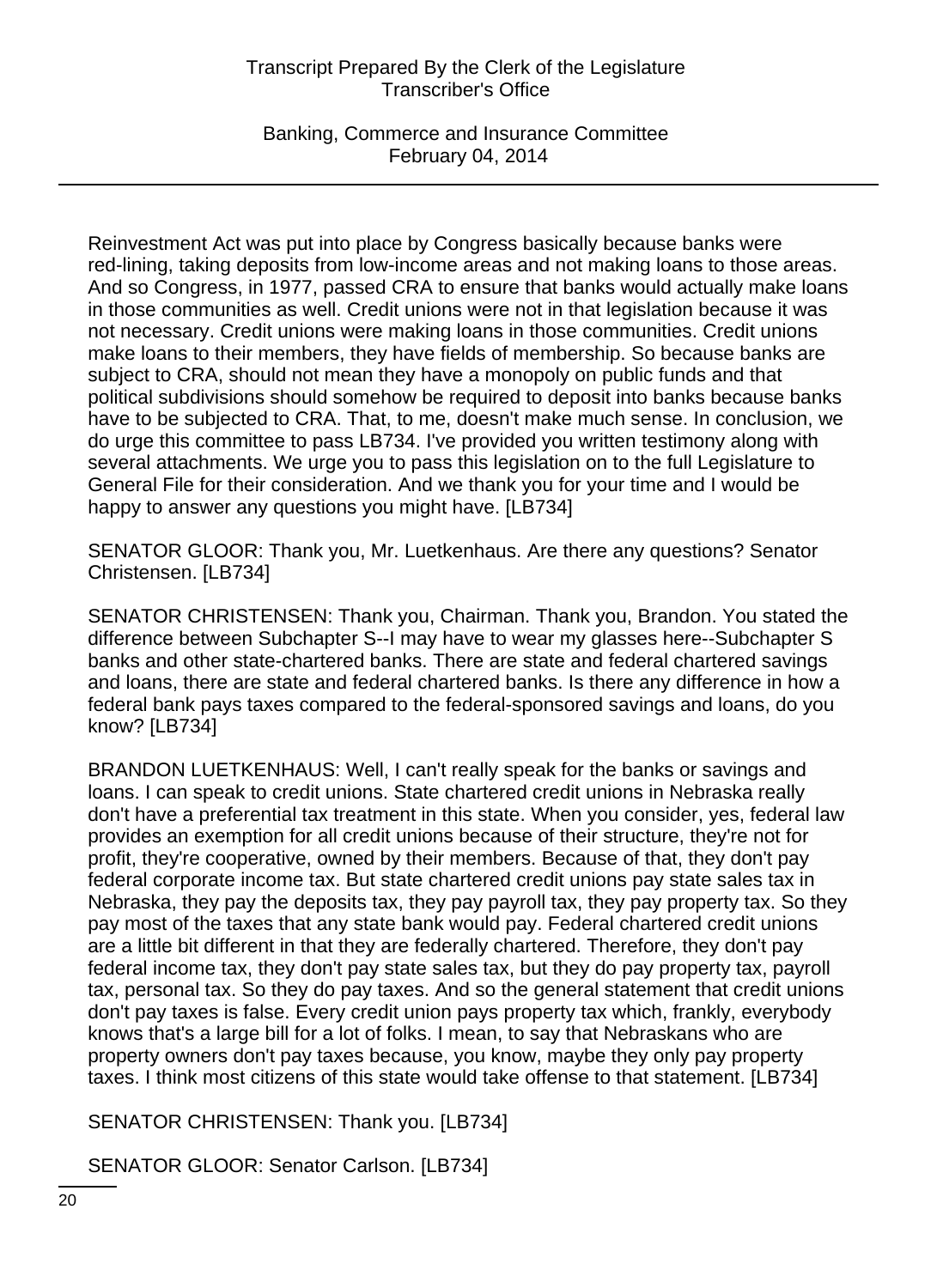SENATOR CARLSON: Thank you, Senator Gloor. My first two years in the Legislature I was on this committee. And then I was off for four years, then came back last year. When was the last time that this similar bill came before the committee? [LB734]

BRANDON LUETKENHAUS: I believe it was once, two years ago. Three years ago, maybe. Two thousand and eleven. [LB734]

SENATOR CARLSON: Okay, and you've been...you're young, but you've been here awhile. [LB734]

BRANDON LUETKENHAUS: Uh-huh. [LB734]

SENATOR CARLSON: And how long have you been here? [LB734]

BRANDON LUETKENHAUS: Well, I've been with the Nebraska Credit Union League for nine years. [LB734]

SENATOR CARLSON: Okay. How many times during the nine years has this...and I'm not blaming you for bringing a bill forth. [LB734]

BRANDON LUETKENHAUS: Sure. [LB734]

SENATOR CARLSON: How many times have you in nine years? [LB734]

BRANDON LUETKENHAUS: I've seen legislation introduced in this nine years three times. [LB734]

SENATOR CARLSON: Okay. Okay, thank you. [LB734]

BRANDON LUETKENHAUS: Thank you. [LB734]

SENATOR GLOOR: Other questions? Seeing none, thank you for your testimony. [LB734]

BRANDON LUETKENHAUS: Thank you. [LB734]

SENATOR GLOOR: Other testifiers in support? [LB734]

GARY KRUMLAND: Senator Gloor and members of the committee, my name is Gary Krumland, it's K-r-u-m-l-a-n-d, with the League of Nebraska Municipalities, appearing in support of LB734. We support the bill. We think it'll give cities and villages an additional option for deposit of public funds. And as has been mentioned several times already,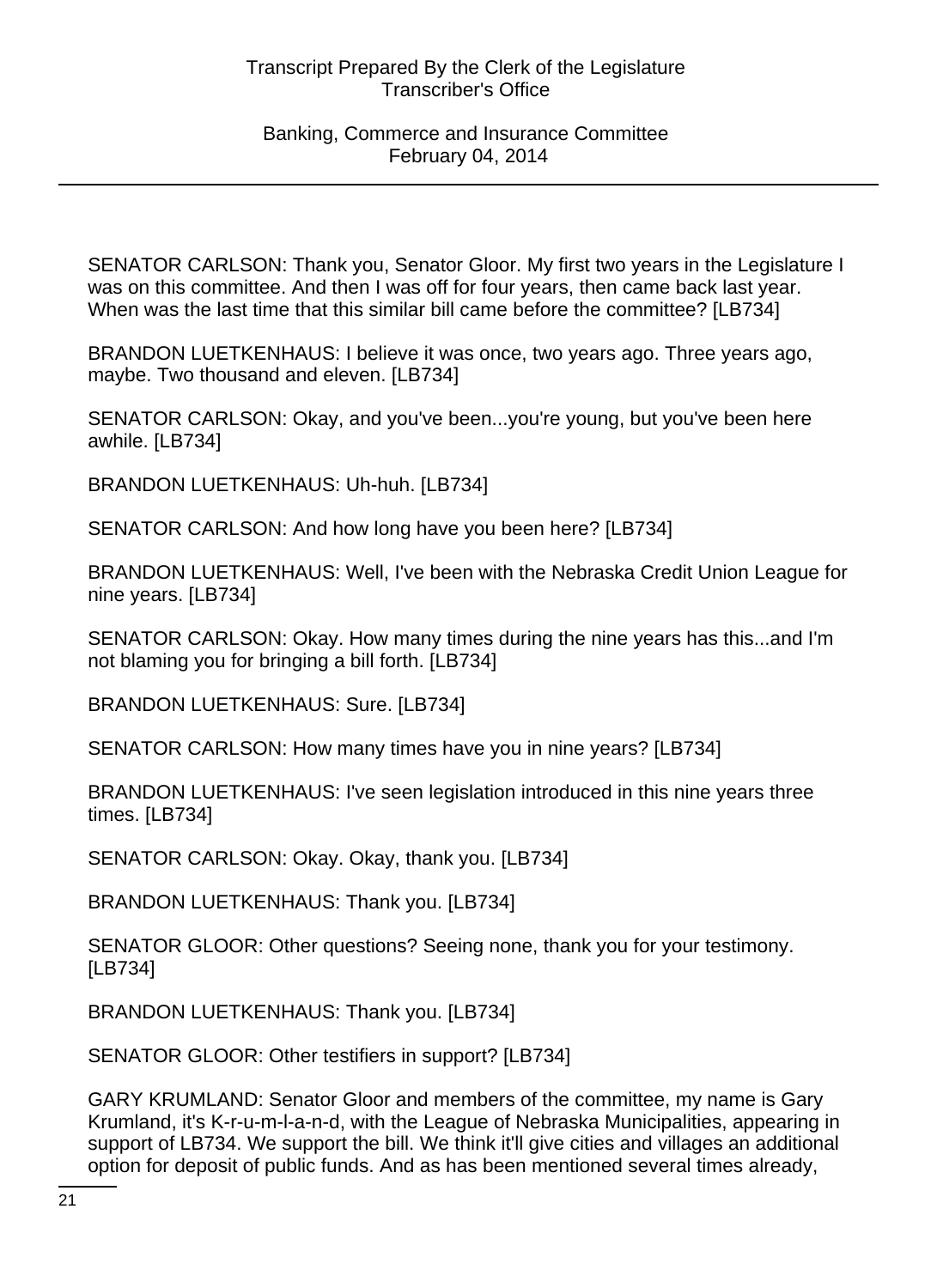Banking, Commerce and Insurance Committee February 04, 2014

there are some smaller communities--we've heard from clerk/treasurers of some villages where they have a credit union in the community, but do not have any other financial institution--and have asked why do we have to drive several miles down the road to another community to deposit our money when we could do it in...across the street with the credit union? So I won't repeat what other people have said, but we do support the bill. [LB734]

SENATOR GLOOR: Thank you, Gary. Questions? Seeing none, thank you for your testimony. Anyone else who wishes to speak in support? Good afternoon. [LB734]

BETH BAZYN FERRELL: Good afternoon. Chairman Gloor and members of the committee, for the record, my name is Beth Bazyn, B-a-z-y-n, Ferrell, F-e-r-r-e-l-l. I'm with the Nebraska Association of County Officials. I would echo the comments of Mr. Krumland. I think our association has the same ideas about this would give counties more flexibility in where they put their deposits. There are certain times of the year when even the smallest counties may have more deposits than the \$250,000 that's insured under the FDIC. And if they could distribute some of that money to the local credit unions, if there is one, that would help the bank not to have to provide pledged collateral and they wouldn't have to go through that process. I would also add another example of a county that does not have a bank within the town where the county seat is located. They do have a credit union. The county now has to drive 36 miles each way to the closest bank. If they could use the credit union for at least some of their financial transactions, that would be helpful to them, so. I'd be happy to answer questions. [LB734]

SENATOR GLOOR: (Exhibits 4, 5) Okay. Thank you, Ms. Ferrell. Questions? Seeing none, thank you for your testimony. Others in support? We have a letter of support that we'll enter into the record from the National Rural Electric Association, Nebraska Rural Electric Association. And we have a letter of support from the Board of County Commissioners from Douglas County that we'll hand out. We'll now move to those who are opposed. [LB734]

ROBERT HALLSTROM: (Exhibit 6) Chairman Gloor, members of the Banking, Commerce and Insurance Commerce Committee, my name is Robert J. Hallstrom, H-a-l-l-s-t-r-o-m, and I appear before you today as registered lobbyist for the Nebraska Bankers Association in opposition to LB734. Many of you have been through this routine on a number of occasions with your tenure on the committee. And we would ask, again, that the committee indefinitely postpone this legislation. In my written comments, I have provided the background that historically savings and loans and mutual-based savings and loans were not subject to federal taxation. And ultimately, when they became more banklike, Congress, in its wisdom, decided to subject them to tax. Savings and loans were not eligible for public funds for many, many years. And then we made an exception for mutually created or established savings and loans that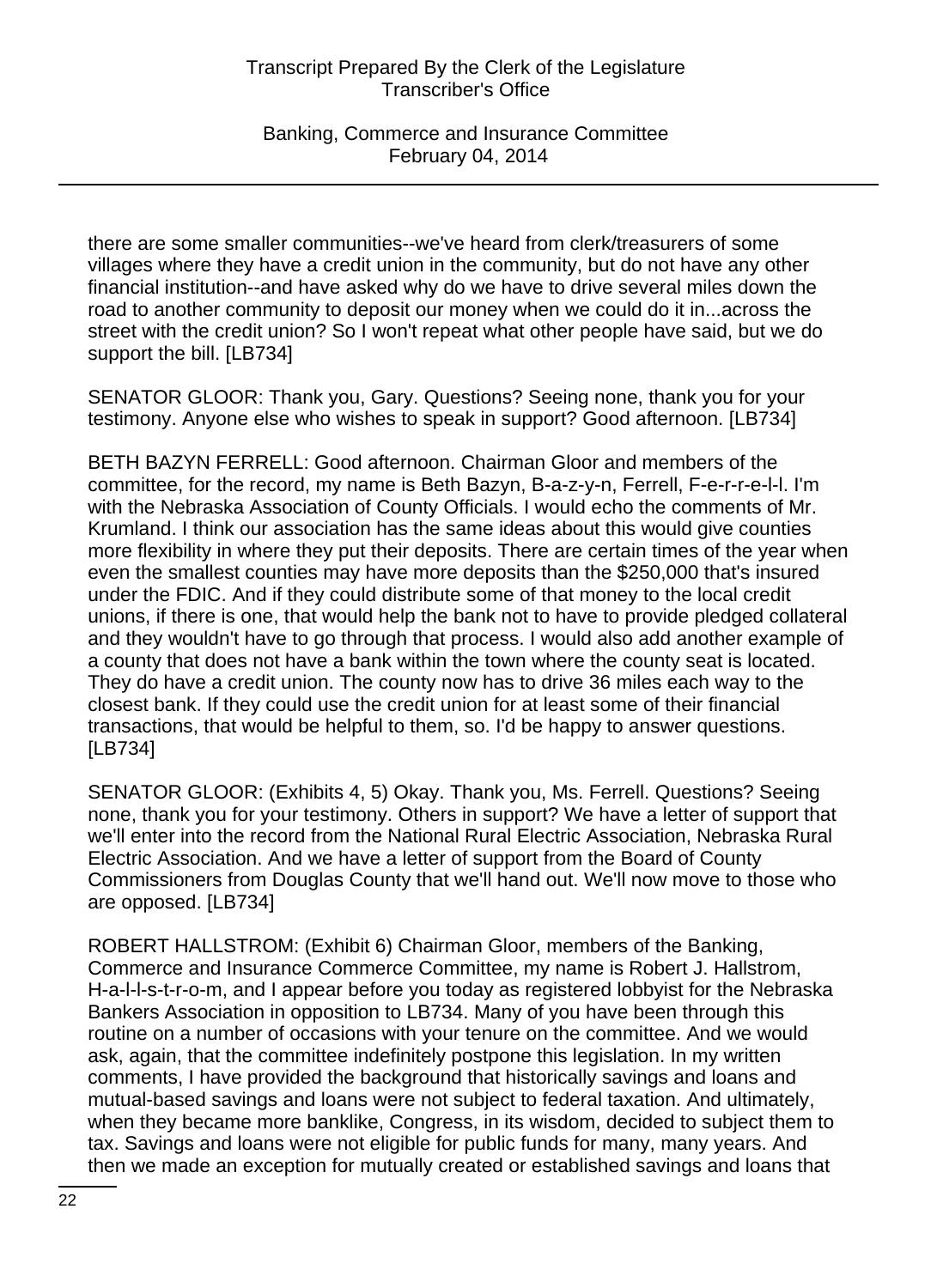Banking, Commerce and Insurance Committee February 04, 2014

they could hold public funds. The Legislature eliminated the potential constitutional infirmities by providing for a waiver of the ownership interest that would otherwise be required, some of the issues that are addressed in Mr. Peterson's opinion letter that the committee has in their possession. But when savings and loans were allowed to have public funds, there was a significant distinction between savings and loans and the current treatment of credit unions, particularly federally chartered credit unions. And that is that savings and loans pay the full panoply of taxes that banks do, and many credit unions, particularly federally chartered credit unions, do not. To set the record straight, we have not in recent years and have not at this juncture today suggested that credit unions pay no taxes. The credit union representative has indicated to the committee the taxes that they do pay: property taxes, state chartered credit unions pay the deposit tax and sales taxes. But this is not a bill relating to state chartered credit unions only. We've heard about the handful of communities that don't have a financial institution within their boundaries that would like to see more flexibility. This bill is not only about those. This would open up to all credit unions, state and federally chartered credit unions, and we think that is inappropriate. I would suggest that if you want to change the focus, put some smoke and mirrors up. And that's what this constitutional opinion is, in my opinion. Since the Bankers Association are the only ones that have opposed this legislation, I'll suggest that we have not questioned the constitutionality of this approach. So don't be misled by the fact that an opinion tells you it's constitutional. The law has been on the books with regard to mutual savings and loans for many years and has not been challenged. That is not the issue. The issue is, that credit unions...and you heard Mr. Luetkenhaus suggest two or three times, at least, in his testimony, their dedication to their members and the fact that that justifies the tax-exempt treatment at the federal level. This bill strays from those core principles by saying we will do business with nonmembers, just allow the political subdivisions to disclaim any ownership interest that every other member has to have. And it gets them further away from their roots. To the extent that they don't pay the full array of taxes that banks do, we think that it's disingenuous to come forward and suggest that they, without paying their full share of taxes, ought to be able to feed from the public trough and accept public deposits. If no one paid taxes, we wouldn't have any public deposits to invest. And to the extent they don't pay their full share of taxes, they should not benefit from public deposits. We do think CRA is important. In fact, there's a provision in state law that says with respect to banks and savings and loans that can accept public deposits, that they have to have a satisfactory rating on their CRA examinations in order to remain eligible. So we believe the state Legislature, along with the federal government, has suggested that CRA is important and it should be an aspect taken into consideration in determining who is eligible for public funds. The last issue, just to clarify--and I clarify every time since S corporations have been allowed for banks to take advantage of, the distinction between S corporations and the fact that credit unions may argue that their depositors or their members pay taxes on the distributions that accompany the share ownership aspect that they have--is that an S corporation pays taxes on their earnings or the shareholders do, irrespective of whether they are distributed. So to the extent that they have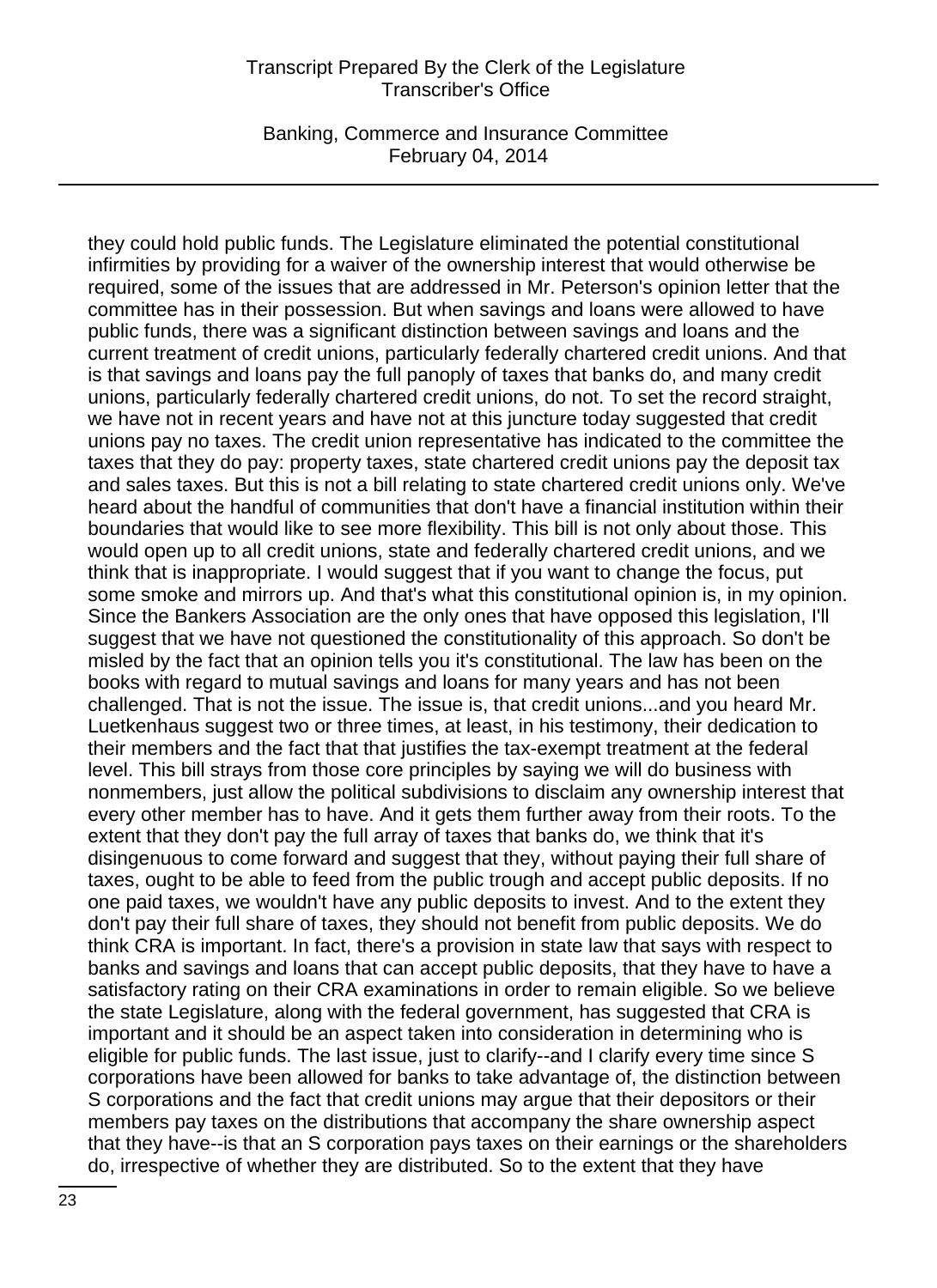Banking, Commerce and Insurance Committee February 04, 2014

earnings, taxes are paid by the shareholders of the S corporation. By contrast, the credit union, if they make salary payments, if they reinvest in brick and mortar, if they do not take out of retained earnings, my understanding is that the shareholders don't get a distribution. They, thus, don't pay any taxes. And so there is a significant difference between the two of them in terms of comparing them as apples to apples. With that, again, we would request that the committee indefinitely postpone LB734. And I'd be happy to address any questions of the committee. [LB734]

SENATOR GLOOR: Questions? Senator Christensen. [LB734]

SENATOR CHRISTENSEN: Thank you, Chairman. Thank you, Bob. In your testimony you talked about this not only opens up to state, but all federally chartered savings and loans. But if I remember the history correctly, you have opposed when it was only for the state. Is that correct? [LB734]

ROBERT HALLSTROM: Senator, I don't recall. I think the only exception that we've had has been Senator Flood, maybe one of his first years in the Legislature, either introduced a bill or perhaps an amendment that would have limited the application only to those communities that did not have another financial institution located within the boundaries. To my recollection--my memory may be lacking a little bit here--that's the only exception that I believe has ever been put forward formally before the Legislature. And I would add, and you introduced the legislation and I think you'll recall that when that was brought to our attention with regard to those communities, we reached out to our banks that were located near Meadow Grove and a couple of communities in your area that were subject to that issue. And in almost every case, we had banks reach out and, at that time and I presume since that time, have continued to accommodate the needs of those communities where they're not physically located. But since we changed our branching laws, they can now go and accommodate them by picking up deposits. And I know at least half or more of those communities were accommodated by another bank that we just needed to make sure the two of them got together and communicated. [LB734]

SENATOR CHRISTENSEN: I agree that you met the need of Palisade and a bank has reached out and took care of it that way. I'll rephrase the first question. If this was only state chartered, would you oppose it? [LB734]

ROBERT HALLSTROM: I'd have to take that back to my bankers. [LB734]

SENATOR CHRISTENSEN: Okay. I know I introduced the bill you referred to that if there were no other financial institutions there. Is that still your stance if...that you would stand opposed to them? [LB734]

ROBERT HALLSTROM: We have in the past. I'd have to take it back to my bankers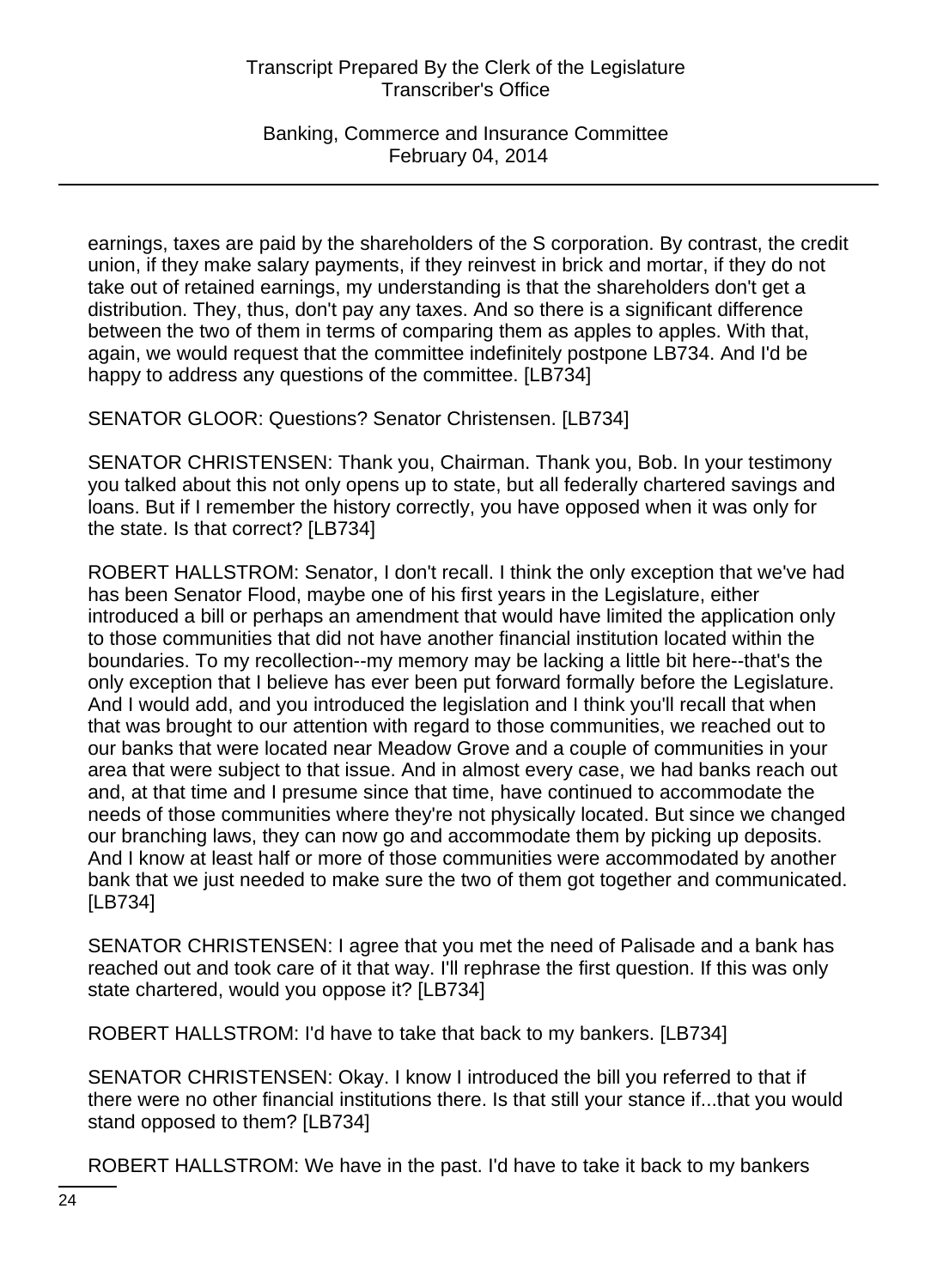again. But I'd certainly be more than happy to do so. But I think we've opposed that in the past. [LB734]

SENATOR CHRISTENSEN: Okay, thank you. [LB734]

SENATOR GLOOR: Other questions? Seeing none, thank you, Mr. Hallstrom. [LB734]

ROBERT HALLSTROM: Thank you. [LB734]

SENATOR GLOOR: (Exhibit 7) And a letter of opposition has been passed out to you from the Nebraska Independent Community Bankers. Are there others who would like to speak in opposition? Anyone in a neutral capacity? Senator Schumacher, you're recognized to close. [LB734]

SENATOR SCHUMACHER: (Exhibit 8) Thank you, Senator Gloor. I close only for the purpose of distributing a letter in support that I just was handed from the Lancaster County Board of Commissioners. I'd be happy to take any questions. [LB734]

SENATOR GLOOR: Are there any final questions? Senator Christensen. [LB734]

SENATOR CHRISTENSEN: I didn't think to ask Bob. I should have. Do you know...this is in Meadow Grove so do you know, did the banks reach out to Meadow Grove like they did my community of Palisade? [LB734]

SENATOR SCHUMACHER: I don't have any particulars on that. My personal knowledge, the fact that the town of Meadow Grove did send in that picture and that letter would suggest that, perhaps not. Or at least, if it was an attempt, it was inadequate. [LB734]

SENATOR CHRISTENSEN: Because I know Palisade has the same thing where the city office is right beside the credit union facility, too. Thank you. [LB734]

SENATOR SCHUMACHER: Was that close to the Last Resort in Palisade? [LB734]

SENATOR CHRISTENSEN: Yeah. [LB734]

SENATOR GLOOR: Any other questions? Thank you, Senator Schumacher. [LB734]

SENATOR SCHUMACHER: Thank you. [LB734]

SENATOR GLOOR: And that will end the hearing on LB734 and that will be the end of our public hearing. We are moving into an Executive Session so I'd ask those of you in the audience to, please, move toward the exit while we get ready to go into Executive